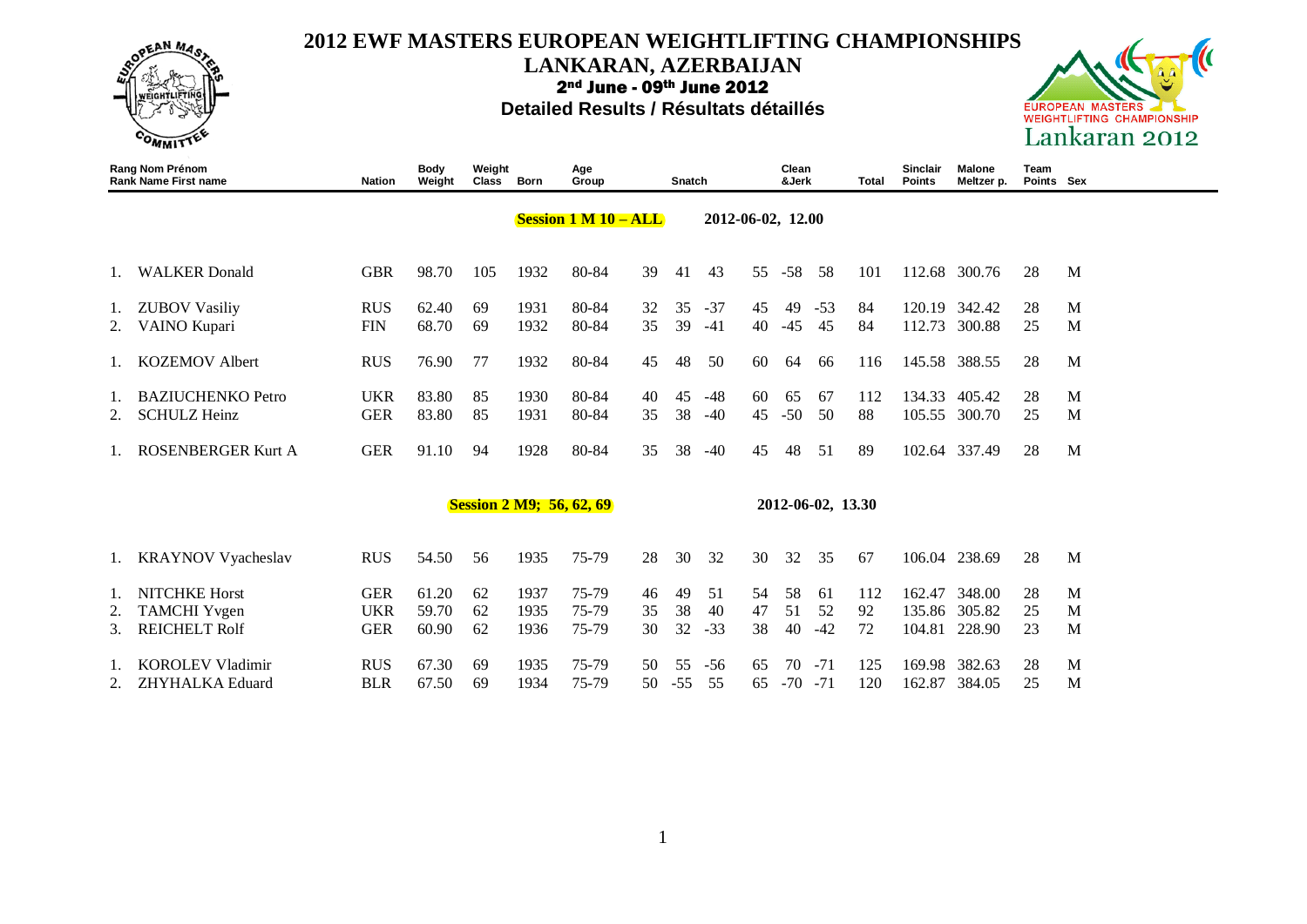

### **LANKARAN, AZERBAIJAN**

2nd June - 09th June 2012



|          | Rang Nom Prénom<br><b>Rank Name First name</b>                      | <b>Nation</b>                   | <b>Body</b><br>Weight   | Weight<br>Class | Born                 | Age<br>Group                          |                   | Snatch         |                      |                | Clean<br>&Jerk    |                    | <b>Total</b>      | <b>Sinclair</b><br><b>Points</b> | <b>Malone</b><br>Meltzer p. | Team<br>Points Sex |             |
|----------|---------------------------------------------------------------------|---------------------------------|-------------------------|-----------------|----------------------|---------------------------------------|-------------------|----------------|----------------------|----------------|-------------------|--------------------|-------------------|----------------------------------|-----------------------------|--------------------|-------------|
|          |                                                                     |                                 |                         |                 |                      | Session 3 M9; 77, 85, 94, 105, $+105$ |                   |                |                      |                |                   | 2012-06-02, 15.00  |                   |                                  |                             |                    |             |
|          | <b>KUHN Heinz</b><br><b>KALEVI Horppu</b>                           | <b>GER</b><br><b>FIN</b>        | 94.10<br>95.80          | 105<br>105      | 1937<br>1936         | 75-79<br>75-79                        | 58<br>-45         | -61<br>$-50$   | $\Omega$<br>50       | 70<br>50       | 75<br>$\Omega$    | -80<br>$\Omega$    | 141<br>100        | 160.36<br>112.90                 | 343.50<br>246.57            | 28<br>25           | M<br>M      |
|          | <b>NIKIFOROV Lev</b>                                                | <b>RUS</b>                      | 150.00                  | $105+$          | 1936                 | 75-79                                 | 55                | 60             | $\Omega$             | 72             | 80                | $\Omega$           | 140               | 141.05                           | 308.06                      | 28                 | M           |
|          | <b>BINKOWSKI Feliks</b><br><b>KILIMNIK Abram</b>                    | POL<br><b>GER</b>               | 69.20<br>69.50          | 77<br>77        | 1936<br>1936         | 75-79<br>75-79                        | 47<br>45          | $-50$<br>$-50$ | 50<br>$-50$          | 57<br>50       | 60<br>$-56$       | $-62$<br>56        | 110<br>101        | 146.95<br>134.56                 | 320.94<br>293.89            | 28<br>25           | M<br>M      |
|          | <b>MARKIN Mikhail</b><br><b>FREGER Efim</b>                         | <b>RUS</b><br><b>RUS</b>        | 81.50<br>81.60          | 85<br>85        | 1936<br>1937         | 75-79<br>75-79                        | 50<br>40          | 55<br>$-45$    | 57<br>$-45$          | 67<br>51       | 72<br>55          | $-75$<br>60        | 129<br>100        | 156.92<br>121.57                 | 342.72<br>260.40            | 28<br>25           | M<br>M      |
| Ι.<br>2. | SADOWSKI Wolfgang<br><b>VASILYEV Yuriy</b><br>3. ZAHAIKEVYCH Leonid | <b>GER</b><br><b>RUS</b><br>UKR | 91.60<br>88.80<br>91.40 | 94<br>94<br>94  | 1937<br>1937<br>1937 | 75-79<br>75-79<br>75-79               | $-70$<br>60<br>45 | 70<br>65<br>50 | 74<br>$-70$<br>$-52$ | 89<br>80<br>60 | 93<br>85<br>$-65$ | -96<br>$-90$<br>65 | 167<br>150<br>115 | 192.14<br>174.99<br>132.44       | 411.56<br>374.84<br>283.68  | 28<br>25<br>23     | M<br>M<br>M |

|                       |            |       |     |      | <b>Session 4 M8; 56, 62, 69</b> |     |       |       |    |     | 2012-06-03, 12.00 |     |        |               |    |   |
|-----------------------|------------|-------|-----|------|---------------------------------|-----|-------|-------|----|-----|-------------------|-----|--------|---------------|----|---|
| 1. KULIKOV Egor       | <b>RUS</b> | 60.60 | 62  | 1941 | 70-74                           | -60 | -65   | -65   | 77 | -83 | -84               | 142 | 207.44 | 415.29        | 28 | M |
| 1. DR.FABER Friedrich | GER        | 68.30 | 69  | 1940 | 70-74                           | 59  | -61   | -63   | 74 | -77 | 80                | 143 |        | 192.63 395.46 | 28 | M |
| 2. CHISTYAKOV Ivan    | <b>RUS</b> | 67.50 | -69 | 1941 | 70-74                           | 55  | 60    | $-63$ | 70 | 75  |                   | 135 | 183.23 | 366.83        | 25 | M |
| 3. CABALL Billy       | IRL        | 67.80 | -69 | 1942 | 70-74                           | 40  | 43    | $-45$ | 50 | 55  | 57                | 100 | 135.34 | 261.61        | 23 | M |
| <b>SHISHLOV Boris</b> | <b>RUS</b> | 66.20 | -69 | 1939 | 70-74                           | -45 | $-45$ | $-45$ |    |     |                   |     | 0.00   | 0.00          |    | М |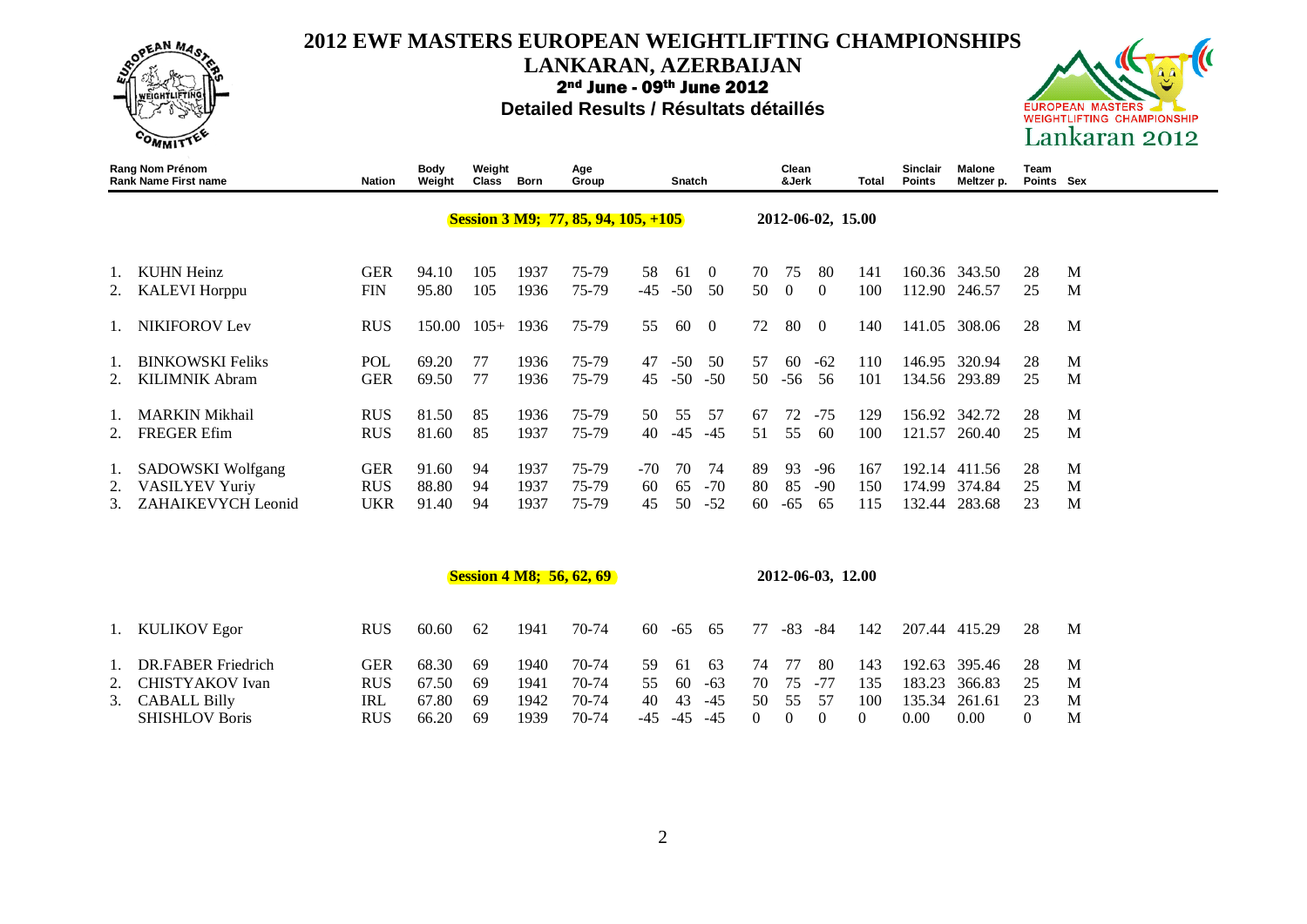

**LANKARAN, AZERBAIJAN**

2nd June - 09th June 2012





|    | Rang Nom Prénom<br><b>Rank Name First name</b> | <b>Nation</b> | Body<br>Weight | Weight<br><b>Class</b> | <b>Born</b> | Age<br>Group                          |       | Snatch |                |        | Clean<br>&Jerk |                   | Total    | Sinclair<br><b>Points</b> | Malone<br>Meltzer p. | Team<br>Points Sex |   |
|----|------------------------------------------------|---------------|----------------|------------------------|-------------|---------------------------------------|-------|--------|----------------|--------|----------------|-------------------|----------|---------------------------|----------------------|--------------------|---|
|    |                                                |               |                |                        |             | Session 5 M8; 77, 85, 94, 105, $+105$ |       |        |                |        |                | 2012-06-03, 14.00 |          |                           |                      |                    |   |
| Ι. | <b>ORTIZ Francois</b>                          | <b>FRA</b>    | 96.00          | 105                    | 1939        | 70-74                                 | $-62$ | 62     | $-65$          | 80     | 85             | $-90$             | 147      |                           | 165.82 346.06        | 28                 | M |
| 1. | <b>SOMME</b> Kare                              | <b>NOR</b>    | 108.70         | $105+$                 | 1938        | 70-74                                 | 40    | 45     | $-50$          | 52     | 60             | $-70$             | 105      |                           | 113.22 239.23        | 28                 | M |
| 1. | <b>KOWALEWSKI Piotr</b>                        | POL           | 75.70          | 77                     | 1942        | 70-74                                 | 63    | 66     | 70             | 85     | 90             | 93                | 163      |                           | 206.38 398.93        | 28                 | M |
| 2. | <b>TARASOV Vitali</b>                          | <b>BLR</b>    | 75.60          | 77                     | 1940        | 70-74                                 | 62    | $-64$  | $-64$          | 82     | 86             | 89                | 151      | 191.33                    | 392.80               | 25                 | M |
| 3. | <b>DMITRIEV Sergey</b>                         | <b>RUS</b>    | 76.10          | 77                     | 1941        | 70-74                                 | 55    | $-62$  | $-62$          | 75     | $-80$          | $\Omega$          | 130      | 164.11                    | 328.54               | 23                 | M |
|    | <b>DIDENKO Boris</b>                           | <b>RUS</b>    | 75.10          | 77                     | 1940        | 70-74                                 | 60    | 63     | -64            | -80    | $-80$          | $-80$             | $\Omega$ | 0.00                      | 0.00                 | $\overline{0}$     | M |
| 1. | <b>KRUSHLINKIY Valeriy</b>                     | <b>RUS</b>    | 84.70          | 85                     | 1942        | 70-74                                 | 65    | 70     | $-73$          | $-90°$ | 90             | $\Omega$          | 160      | 190.89                    | 369.00               | 28                 | M |
|    | LAZOU Jozef                                    | <b>BEL</b>    | 81.80          | 85                     | 1941        | 70-74                                 | 65    | 70     | 72             | 80     | $-85$          | 85                | 157      |                           | 190.62 381.63        | 25                 | M |
| 3. | <b>KOROLKOV Mikhail</b>                        | <b>RUS</b>    | 79.00          | 85                     | 1942        | 70-74                                 | 50    | 60     | $-65$          | 70     | $-77$          | $-77$             | 130      |                           | 160.76 310.75        | 23                 | M |
|    |                                                |               |                |                        |             | <b>Session 6 M7; 56, 62, 69, 77</b>   |       |        |                |        |                | 2012-06-03, 16.00 |          |                           |                      |                    |   |
|    |                                                |               |                |                        |             |                                       |       |        |                |        |                |                   |          |                           |                      |                    |   |
| Ι. | <b>PROHL Karel</b>                             | <b>CZE</b>    | 60.40          | 62                     | 1947        | 65-69                                 | -65   | 65     | $\overline{0}$ | 75     | 80             | $\overline{0}$    | 145      |                           | 212.33 347.37        | 28                 | M |
|    | <b>KUKOVEROV Vadim</b>                         | <b>RUS</b>    | 61.80          | 62                     | 1947        | 65-69                                 | 50    | 55     | 60             | 70     | $-75$          | $-75$             | 130      |                           | 187.28 306.38        | 25                 | M |
| 1. | <b>BORKIEWICZ Andrzej</b>                      | POL           | 69.00          | 69                     | 1946        | 65-69                                 | 58    | $-62$  | $-63$          | 63     | 68             | $-72$             | 126      |                           | 168.63 281.79        | 28                 | M |
| 1. | <b>KURNEV Alihander</b>                        | <b>RUS</b>    | 76.60          | 77                     | 1947        | 65-69                                 | 76    | $-80$  | 80             |        |                | 107 114 116       | 196      | 246.51                    | 403.30               | 28                 | M |
| 2. | <b>MAKOWSKI</b> Zbigniew                       | POL           | 74.20          | 77                     | 1947        | 65-69                                 | $-71$ | $-71$  | 71             | 88     | $-92$          | $-92$             | 159      | 203.64 333.15             |                      | 25                 | M |
| 3. | NIEMELA Heikki                                 | <b>FIN</b>    | 76.20          | 77                     | 1947        | 65-69                                 | 63    | 66     | $-69$          | 85     | 89             | $-96$             | 155      |                           | 195.52 319.87        | 23                 | M |
| 4. | <b>KUDLAY Mikolay</b>                          | <b>RUS</b>    | 73.40          | 77                     | 1944        | 65-69                                 | 62    | 65     | $-70$          | -80    | 80             | $-85$             | 145      |                           | 186.89 333.04        | 22                 | M |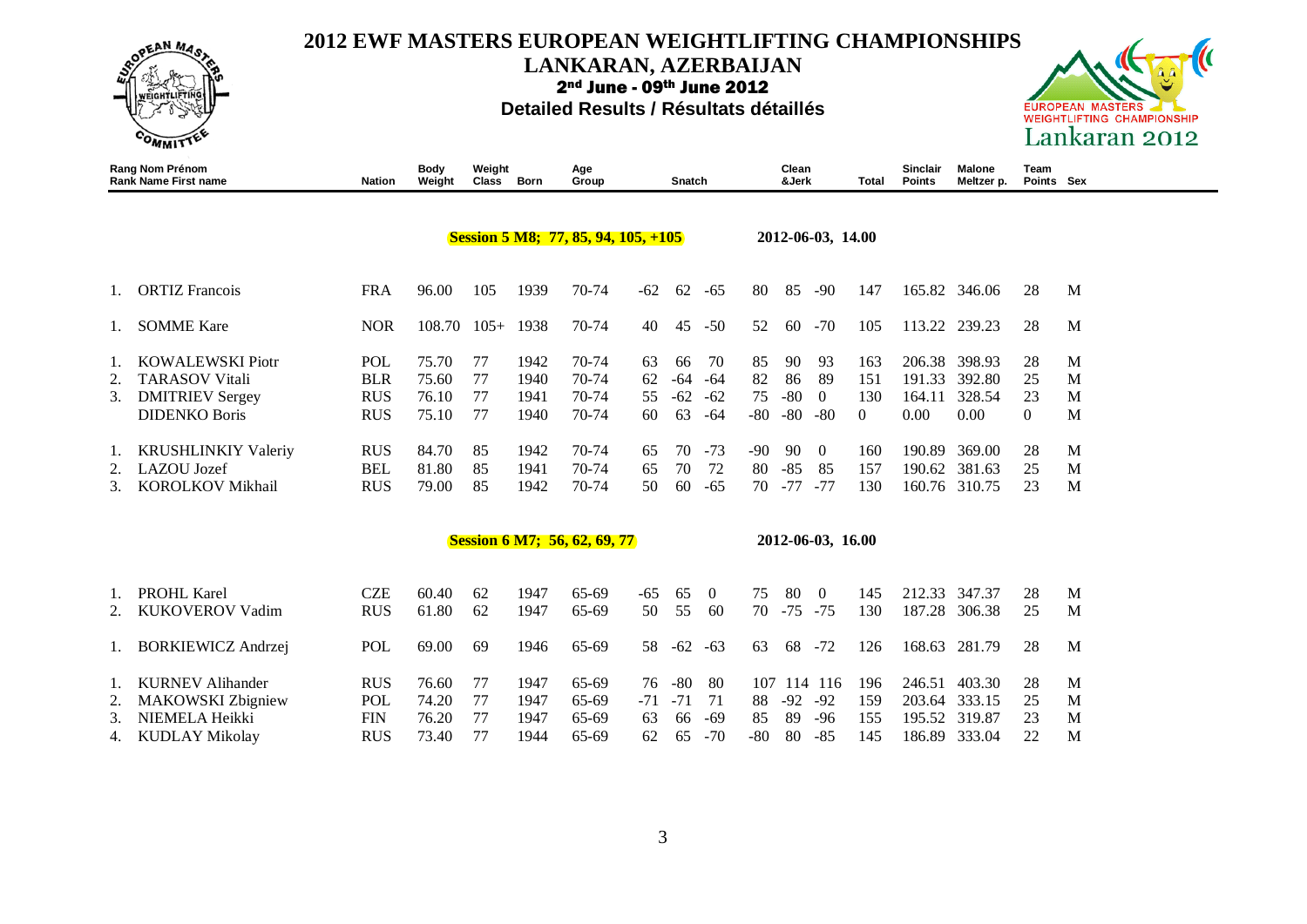

**LANKARAN, AZERBAIJAN**

2nd June - 09th June 2012

#### **Detailed Results / Résultats détaillés**



|                | <b>Rang Nom Prénom</b><br><b>Rank Name First name</b>                     | Nation                                 | <b>Body</b><br>Weight   | Weight<br><b>Class</b> | Born                 | Age<br>Group                        |                   | Snatch             |                      |                 | Clean<br>&Jerk |                                            | Total                  | Sinclair<br><b>Points</b>  | <b>Malone</b><br>Meltzer p. | Team<br>Points Sex   |             |
|----------------|---------------------------------------------------------------------------|----------------------------------------|-------------------------|------------------------|----------------------|-------------------------------------|-------------------|--------------------|----------------------|-----------------|----------------|--------------------------------------------|------------------------|----------------------------|-----------------------------|----------------------|-------------|
|                |                                                                           |                                        |                         |                        |                      | Session 7 M7; 85, 94, 105, $+105$   |                   |                    |                      |                 |                | 2012-06-04, 12.00                          |                        |                            |                             |                      |             |
| 1.<br>2.       | <b>MCCONNELL Laurence</b><br><b>MOISEEV Viktor</b>                        | <b>IRL</b><br><b>RUS</b>               | 96.40<br>97.00          | 105<br>105             | 1945<br>1945         | 65-69<br>65-69                      | 98<br>52          | 102<br>60          | 104<br>62            | 120<br>$-70$    | 70 - 75        | 125 130                                    | 234<br>132             | 263.51<br>148.28           | 452.97<br>254.89            | 28<br>25             | M<br>M      |
| 1.             | <b>SIDOROK</b> Evgeniy<br><b>BOSTANOV Boris</b>                           | <b>RUS</b><br><b>RUS</b>               | 109.00<br>106.00        | $105+$<br>$105+$       | 1947<br>1945         | 65-69<br>65-69                      | 88<br>$-65$       | 93<br>65           | 95<br>$-70$          | 112<br>$-80$    | 80             | 118 121<br>85                              | 216<br>150             | 232.70<br>163.09           | 380.70<br>280.35            | 28<br>25             | M<br>M      |
| 2.             | <b>KULIKOVSKI Pavel</b><br><b>CARSTENSEN Ole</b>                          | <b>BLR</b><br><b>DEN</b>               | 84.60<br>84.20          | 85<br>85               | 1945<br>1943         | 65-69<br>65-69                      | -86<br>53         | 86<br>57           | $-90$<br>$-60$       | 73              | 76 -80         | 103 -112 -112                              | 189<br>133             | 225.62<br>159.14           | 387.85<br>295.37            | 28<br>25             | M<br>M      |
| 1.<br>2.       | <b>JAKOBSSON</b> Stefan<br><b>GRAF</b> Jozef<br><b>SCHUESSLER Walter</b>  | <b>SWE</b><br><b>GER</b><br><b>GER</b> | 93.00<br>93.80<br>92.80 | 94<br>94<br>94         | 1947<br>1946<br>1943 | 65-69<br>65-69<br>65-69             | 74<br>67<br>$-76$ | 78<br>70<br>$-76$  | $-81$<br>$-73$<br>76 | 94<br>90        | 99<br>93       | $\overline{0}$<br>96<br>$-100 - 100 - 100$ | 177<br>166<br>$\theta$ | 202.31<br>189.05<br>0.00   | 330.98<br>315.90<br>0.00    | 28<br>25<br>$\left($ | M<br>M<br>M |
|                |                                                                           |                                        |                         |                        |                      | <b>Session 8 M6; 56, 62, 69, 77</b> |                   |                    |                      |                 |                | 2012-06-04, 14.00                          |                        |                            |                             |                      |             |
| 1.<br>2.       | <b>LAGUNOV</b> Iurii<br><b>BIBARSOV</b> Ibrahim                           | <b>UKR</b><br><b>AZE</b>               | 55.80<br>47.50          | 56<br>56               | 1951<br>1949         | $60 - 64$<br>$60 - 64$              | 57<br>40          | -60<br>42          | $-60$<br>44          | 75<br>45        | $-80$<br>$-48$ | -82<br>48                                  | 139<br>92              | 215.97                     | 331.73<br>163.38 258.80     | 28<br>25             | M<br>M      |
|                | <b>SHISHKIN Vladimir</b>                                                  | <b>RUS</b>                             | 57.30                   | 62                     | 1950                 | 60-64                               | 56                | 58                 | 60                   | 70              | 75             | $-78$                                      | 135                    | 205.53                     | 320.84                      | 28                   | M           |
| 1.<br>2.<br>3. | <b>GREINER</b> Jurgen<br><b>ANGLBERGER Johann</b><br><b>LAGUTIN Yuriy</b> | <b>GER</b><br><b>AUT</b><br><b>RUS</b> | 68.80<br>67.10<br>68.30 | 69<br>69<br>69         | 1951<br>1951<br>1948 | 60-64<br>$60 - 64$<br>60-64         | 80<br>70<br>70    | -84<br>74<br>$-75$ | 88<br>$-77$<br>76    | 100<br>90<br>85 | 94<br>$-90$    | $104 - 107$<br>96<br>$-90$                 | 192<br>170<br>161      | 257.44<br>231.62<br>216.87 | 395.42<br>355.77<br>348.73  | 28<br>25<br>23       | M<br>M<br>M |

1. CHAVIGNY Roland FRA 76.50 77 1950 60-64 90 -96 -96 -112 112 115 205 258.02 402.77 28 M 2. SKRYPIJ Jerzy Andrzej POL 71.10 77 1949 60-64 -50 50 -56 65 -70 0 115 151.08 239.31 25 M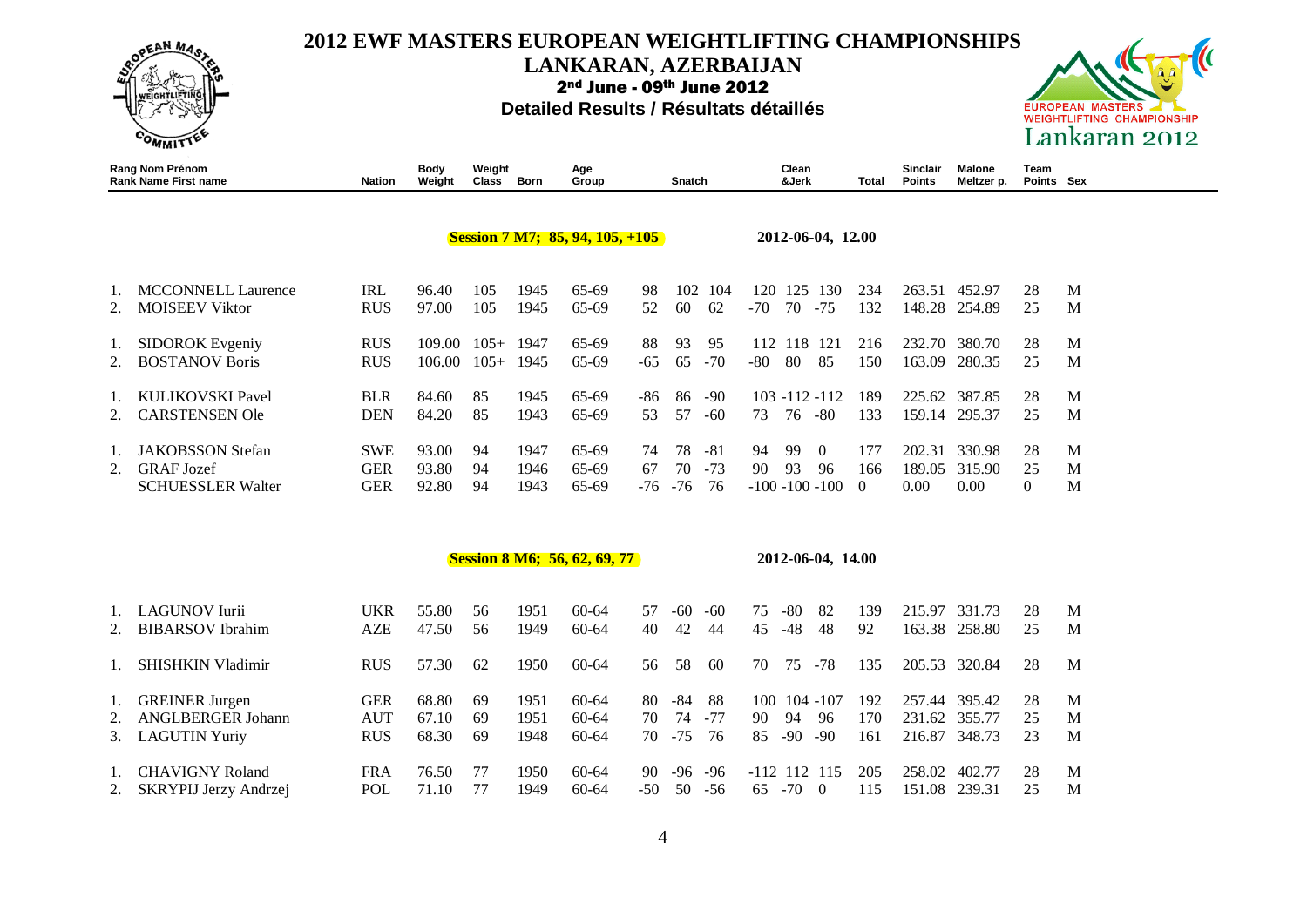

### **LANKARAN, AZERBAIJAN**

2nd June - 09th June 2012



|          | Rang Nom Prénom<br><b>Rank Name First name</b> | <b>Nation</b>            | Body<br>Weight | Weight<br>Class | Born         | Age<br>Group                           |          | Snatch      |                |                | Clean<br>&Jerk |                   | Total      | Sinclair<br><b>Points</b> | Malone<br>Meltzer p.    | Team<br>Points Sex |        |
|----------|------------------------------------------------|--------------------------|----------------|-----------------|--------------|----------------------------------------|----------|-------------|----------------|----------------|----------------|-------------------|------------|---------------------------|-------------------------|--------------------|--------|
|          |                                                |                          |                |                 |              | <b>Session 9 M6; 85, 94, 105, +105</b> |          |             |                |                |                | 2012-06-04, 16.00 |            |                           |                         |                    |        |
| 1.       | <b>STEC Wieslaw</b>                            | POL                      | 104.60         | 105             | 1952         | 60-64                                  | 82       | 86          | 88             |                |                | 110 114 -116      | 202        |                           | 220.62 332.92           | 28                 | M      |
| 2.       | <b>IVANOV Alehandr</b>                         | <b>RUS</b>               | 96.70          | 105             | 1950         | 60-64                                  | 65       | 70          | $-72$          | 90             |                | 95 -100           | 165        |                           | 185.58 289.69           | 25                 | M      |
| 1.       | <b>KONKOV Viktor</b>                           | <b>RUS</b>               | 113.50         | $105+ 1951$     |              | $60 - 64$                              | 80       | 90          | 95             |                |                | 110 120 -125      | 215        |                           | 228.79 351.42           | 28                 | M      |
| 2.       | <b>TERESHKO Valeriy</b>                        | <b>RUS</b>               | 124.90         | $105+$          | 1950         | $60 - 64$                              | 65       | $-70$       | 70             | 80             | $-90$          | -90               | 160        |                           | 166.10 259.28           | 25                 | M      |
| 1.       | <b>JILYAYEV Vladimir</b>                       | <b>AZE</b>               | 84.60          | 85              | 1948         | 60-64                                  | 85       | 90          | $-92$          | 105            |                | 110 115           | 205        |                           | 244.72 393.52           | 28                 | M      |
|          | <b>ASK Morgan</b>                              | <b>SWE</b>               | 78.50          | 85              | 1949         | $60 - 64$                              | 60       | 65          | $-68$          | $-75$          | 75             | $-80$             | 140        |                           | 173.72 275.17           | 25                 | M      |
| 1.       | <b>MOUROCHOV Gennadi</b>                       | <b>RUS</b>               | 85.20          | 94              | 1950         | $60 - 64$                              | 80       | 84          | $-87$          | 96             |                | 100 105           | 189        | 224.85                    | 350.98                  | 28                 | M      |
| 2.       | <b>BELMAS</b> Jean Paul                        | <b>FRA</b>               | 93.30          | 94              | 1949         | $60 - 64$                              | 70       | 75          | -80            | 90             | 101            | 105               | 185        | 211.17                    | 334.49                  | 25                 | M      |
| 3.       | SAVOLDELLI Bruno                               | <b>FRA</b>               | 92.60          | 94              | 1951         | $60 - 64$                              | $-65$    | $-65$       | 65             | 86             | 88             | 90                | 155        | 177.49                    | 272.63                  | 23                 | M      |
| 4.<br>5. | NEBOTOV Mykola<br><b>MULYNKOV Rim</b>          | <b>UKR</b><br><b>RUS</b> | 85.60<br>87.00 | 94<br>94        | 1948<br>1950 | 60-64<br>$60 - 64$                     | 60<br>55 | 65<br>$-60$ | $-67$<br>$-62$ | $-80$<br>$-85$ | 80<br>85       | $-86$<br>$-91$    | 145<br>140 | 172.11                    | 276.75<br>164.89 257.40 | 22<br>21           | M<br>M |
|          |                                                |                          |                |                 |              | <b>Session 10 M5; 56, 62, 69</b>       |          |             |                |                |                | 2012-06-05, 12.00 |            |                           |                         |                    |        |
|          |                                                |                          |                |                 |              |                                        |          |             |                |                |                |                   |            |                           |                         |                    |        |
| 1.       | VALIMAA Ari                                    | <b>FIN</b>               | 55.90          | 56              | 1955         | 55-59                                  | 50       | 55          | 60             | 60             | 65             | $-70$             | 125        |                           | 193.95 274.82           | 28                 | M      |
| 1.       | <b>BELLI Alain</b>                             | <b>FRA</b>               | 61.40          | 62              | 1957         | 55-59                                  | 65       | 70          | 73             | 85             | 90             | $-97$             | 163        |                           | 235.90 318.46           | 28                 | M      |
| 2.       | <b>LAVROV</b> Anatoliy                         | <b>BLR</b>               | 61.20          | 62              | 1953         | 55-59                                  | 67       | 70          | 73             | $-83$          | 84             | $-86$             | 157        | 227.74                    | 337.06                  | 25                 | M      |
| 3.       | <b>KAZYLSKI</b> Sergey                         | <b>RUS</b>               | 61.60          | 62              | 1954         | 55-59                                  | 65       | $-70$       | 70             | 86             | $-91$          | $-91$             | 156        | 225.25                    | 326.38                  | 23                 | M      |
|          | <b>SHALVALIEV Aczam</b>                        | <b>RUS</b>               | 68.70          | 69              | 1955         | 55-59                                  | 70       | 80          | $-85$          | 90             | 95             | 100               | 180        |                           | 241.57 342.30           | 28                 | M      |
| 2.       | <b>KIRIYANOV Sergey</b>                        | <b>RUS</b>               | 64.90          | 69              | 1955         | 55-59                                  | 55       | 60          | 63             | 82             | $-90$          | 90                | 153        | 213.10                    | 301.97                  | 25                 | M      |
| 3.       | <b>KOPER Zbigniev</b>                          | POL                      | 66.50          | 69              | 1953         | 55-59                                  | 60       | 65          | $-71$          | 81             | 87             | 88                | 153        | 209.69                    | 310.33                  | 23                 | M      |
| 4.       | <b>KRETZ Walter</b>                            | <b>GER</b>               | 62.30          | 69              | 1954         | 55-59                                  | 47       | 49          | $-51$          | 63             | 66             | $-70$             | 115        | 164.73                    | 238.70                  | 22                 | M      |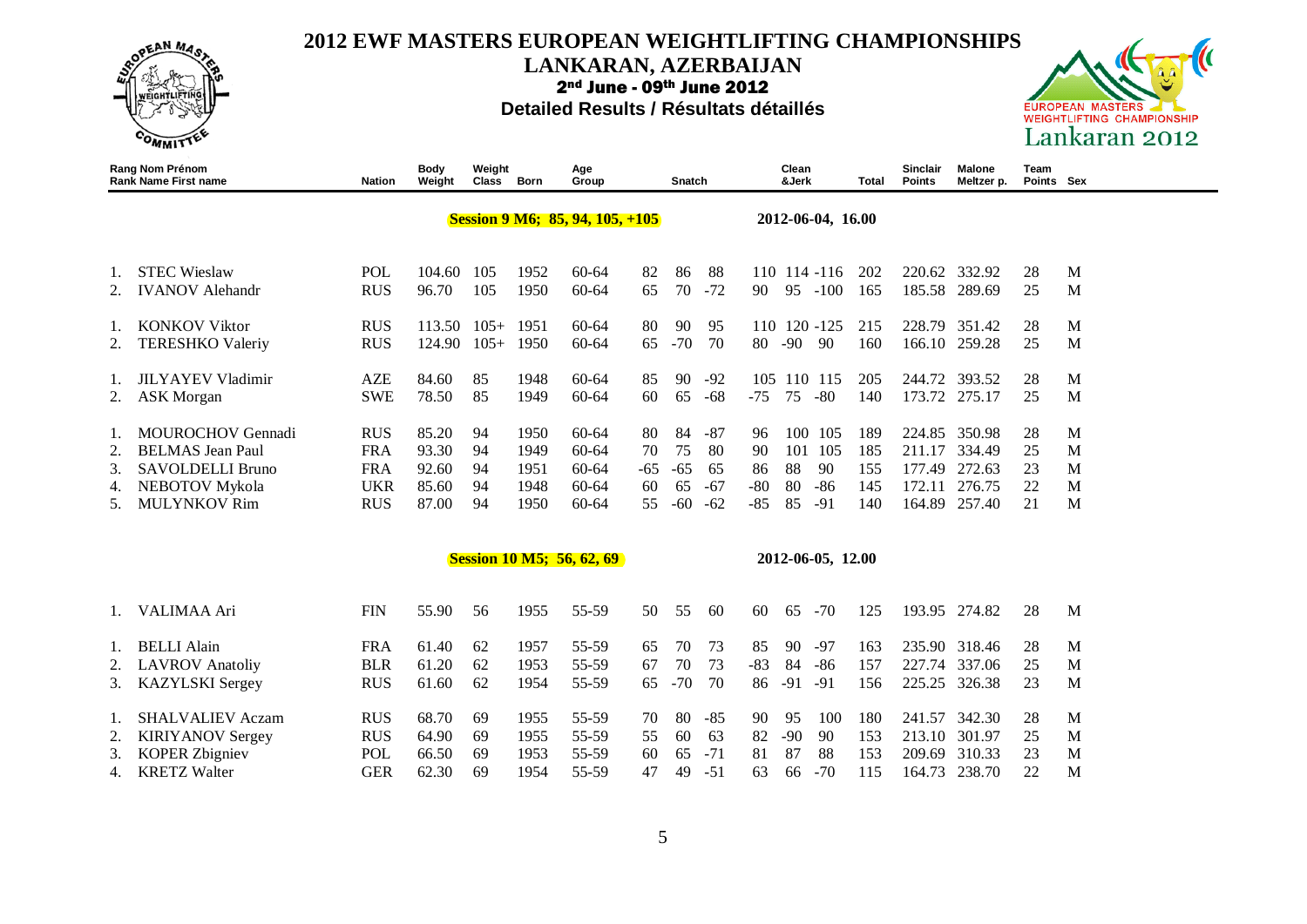

#### **LANKARAN, AZERBAIJAN**

2nd June - 09th June 2012



|                | Rang Nom Prénom<br><b>Rank Name First name</b>                                                                                 | Nation                                                             | <b>Body</b><br>Weight                             | Weight<br>Class            | Born                                 | Age<br>Group                              |                               | Snatch                              |                                                 |                                           | Clean<br>&Jerk             |                                 | Total                           | Sinclair<br><b>Points</b>  | Malone<br>Meltzer p.                                         | Team<br>Points Sex         |                       |  |
|----------------|--------------------------------------------------------------------------------------------------------------------------------|--------------------------------------------------------------------|---------------------------------------------------|----------------------------|--------------------------------------|-------------------------------------------|-------------------------------|-------------------------------------|-------------------------------------------------|-------------------------------------------|----------------------------|---------------------------------|---------------------------------|----------------------------|--------------------------------------------------------------|----------------------------|-----------------------|--|
|                |                                                                                                                                |                                                                    |                                                   |                            |                                      | <b>Session 11 M5; 77, 85, 94</b>          |                               |                                     |                                                 |                                           |                            | 2012-06-05, 13.30               |                                 |                            |                                                              |                            |                       |  |
| 2.             | <b>GLININ Vasiliy</b><br><b>XIDIROV</b> Qalandar                                                                               | <b>RUS</b><br><b>AZE</b>                                           | 75.50<br>75.20                                    | 77<br>77                   | 1955<br>1955                         | 55-59<br>55-59                            | 85<br>60                      | 90<br>65                            | 93<br>67                                        | 80                                        | 105 110 115<br>85          | 87                              | 208<br>154                      |                            | 263.75 373.73<br>195.72 277.33                               | 28<br>25                   | M<br>M                |  |
| 2.<br>3.       | <b>FORSTER Klaus</b><br><b>MODREY Manfred</b><br><b>SAVCHUK Yuriy</b>                                                          | <b>GER</b><br><b>AUT</b><br><b>RUS</b>                             | 78.80<br>84.60<br>84.10                           | 85<br>85<br>85             | 1955<br>1957<br>1953                 | 55-59<br>55-59<br>55-59                   | 85<br>90<br>75                | 90<br>95<br>$-80$                   | 95<br>$-98$<br>80                               | $-104$ 104 0<br>95 -103 103               |                            | 105 108 110                     | 205<br>199<br>183               | 219.10 324.27              | 253.85 359.71<br>237.56 320.71                               | 28<br>25<br>23             | M<br>M<br>M           |  |
| 2.             | CABAJ Zbigniev<br><b>KOVCHVSKIY Yakov</b>                                                                                      | POL<br><b>RUS</b>                                                  | 91.70<br>93.10                                    | 94<br>94                   | 1955<br>1955                         | 55-59<br>55-59                            | 80<br>55                      | 85<br>$-65$                         | -90<br>-65                                      | 80                                        | $-900$                     | 115 110 115                     | 200<br>135                      | 229.99<br>154.23           | 325.90<br>218.55                                             | 28<br>25                   | M<br>M                |  |
|                |                                                                                                                                |                                                                    |                                                   |                            |                                      | <b>Session 12 M5; 105, +105</b>           |                               |                                     |                                                 |                                           |                            | 2012-06-05, 15.00               |                                 |                            |                                                              |                            |                       |  |
| 2.<br>3.<br>4. | <b>POCHELIOUK Anatoli</b><br><b>KLYSHBAEV Sakhy</b><br><b>ELICHANCNOV</b> Anatoli<br><b>GULYAKIN Vldimir</b><br>5. VOGL Ludwig | <b>BLR</b><br><b>RUS</b><br><b>RUS</b><br><b>RUS</b><br><b>GER</b> | 104.70 105<br>100.30<br>99.70<br>102.10<br>104.10 | 105<br>105<br>105<br>105   | 1954<br>1953<br>1957<br>1954<br>1953 | 55-59<br>55-59<br>55-59<br>55-59<br>55-59 | 90<br>85<br>80<br>$-85$<br>67 | $-95$<br>$-88$<br>$-85$<br>85<br>71 | $-95$<br>$\overline{0}$<br>85<br>$-90$<br>$-73$ | 110 115<br>101<br>$-100 - 100$ 100<br>-98 | 108 110 113<br>108<br>-98  | <sup>120</sup><br>112<br>$-102$ | 210<br>198<br>197<br>185<br>169 | 218.94<br>203.80<br>184.89 | 229.29 332.24<br>219.56 324.95<br>295.57<br>295.31<br>273.64 | 28<br>25<br>23<br>22<br>21 | M<br>M<br>M<br>M<br>M |  |
| 2.<br>3.       | <b>SHANIN Nikolay</b><br><b>BOROVIKOV</b> Andrey<br><b>HINRICHSEN Jan</b>                                                      | <b>RUS</b><br><b>RUS</b><br><b>SWE</b>                             | 134.40<br>115.10<br>145.00                        | $105+$<br>$105+$<br>$105+$ | 1956<br>1954<br>1953                 | 55-59<br>55-59<br>55-59                   | 85<br>$-85$                   | $115 - 123 - 123$<br>$-90$<br>85    | $-90$<br>$-90$                                  | 100 0                                     | 130 -137 0<br>115 122 -128 | $\Omega$                        | 245<br>207<br>185               | 219.39<br>187.10           | 250.62 346.86<br>317.90<br>276.91                            | 28<br>25<br>23             | M<br>M<br>M           |  |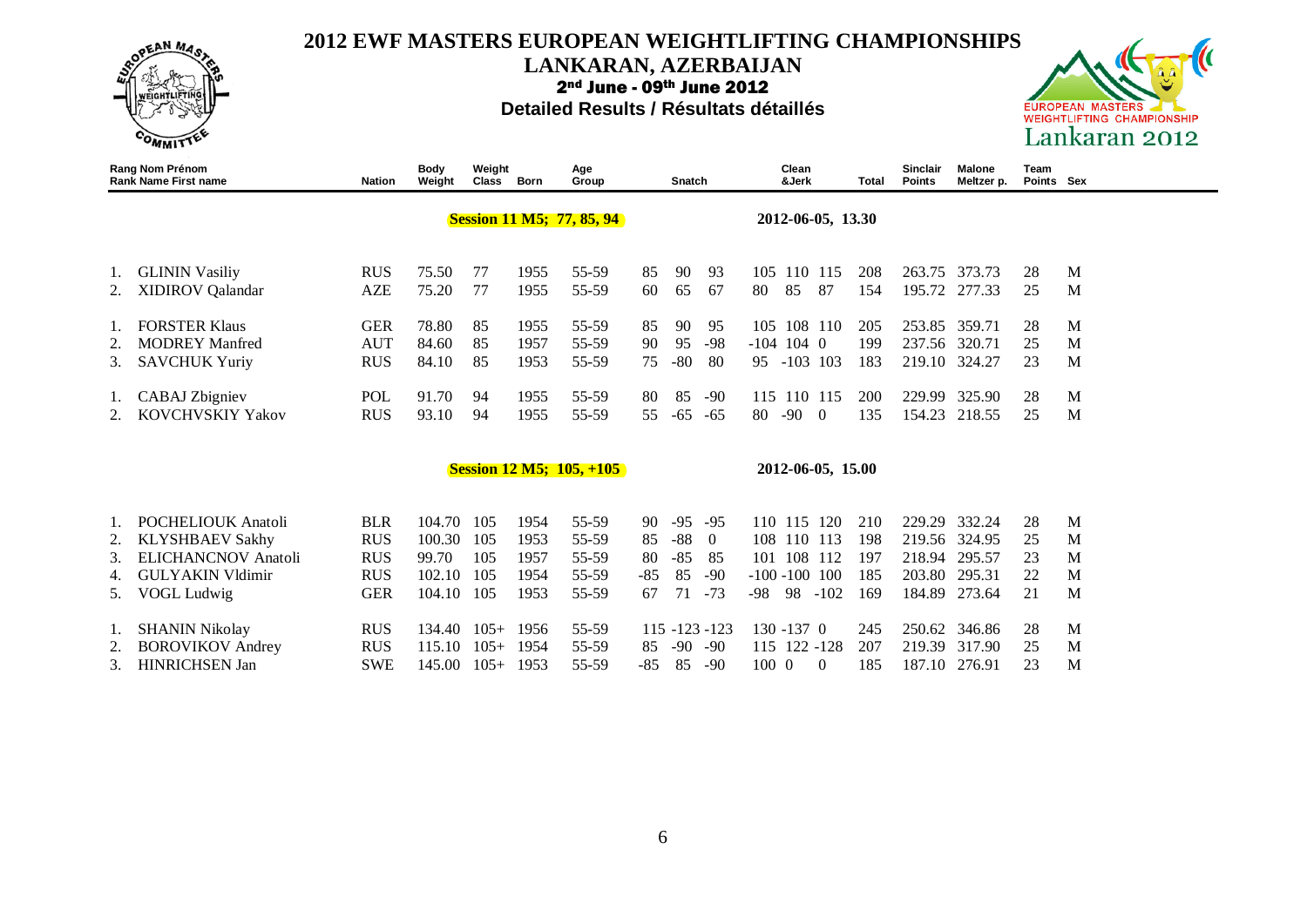

#### **LANKARAN, AZERBAIJAN**

2nd June - 09th June 2012



|    | Rang Nom Prénom<br><b>Rank Name First name</b> | <b>Nation</b> | <b>Body</b><br>Weight | Weight<br>Class | Born | Age<br>Group                            |       | Snatch |                   |       | Clean<br>&Jerk |                   | <b>Total</b> | Sinclair<br><b>Points</b> | Malone<br>Meltzer p. | Team<br>Points Sex |   |
|----|------------------------------------------------|---------------|-----------------------|-----------------|------|-----------------------------------------|-------|--------|-------------------|-------|----------------|-------------------|--------------|---------------------------|----------------------|--------------------|---|
|    |                                                |               |                       |                 |      | <b>Session 15 M4; 56, 62, 69, 77 85</b> |       |        |                   |       |                | 2012-06-06, 15.30 |              |                           |                      |                    |   |
|    | <b>ALIYEV Akif</b>                             | <b>AZE</b>    | 53.40                 | 56              | 1959 | 50-54                                   | 70    | $-75$  | $\Omega$          | 80    | $-85$          | 85                | 155          | 249.34 322.39             |                      | 28                 | M |
| 1. | <b>WAGNER Andreas</b>                          | <b>GER</b>    | 61.90                 | 62              | 1962 | $50-54$                                 | 77    | 81     | $-83$             | 100   |                | $104 - 112$       | 185          | 266.20                    | 330.89               | 28                 | M |
| 2. | <b>GERASIMOVICH Alexander</b>                  | <b>RUS</b>    | 61.10                 | 62              | 1959 | 50-54                                   | 80    | 84     | 86                | $-95$ | 95             | -98               | 184          | 267.22                    | 345.51               | 25                 | M |
| 3. | <b>TROHIN Vladimir</b>                         | <b>RUS</b>    | 61.70                 | 62              | 1959 | $50-54$                                 | 75    | 80     | $-83$             | 95    | $-98$          | $-98$             | 175          | 252.39                    | 326.34               | 23                 | M |
| 4. | PAPUSCHIN Alexandr                             | <b>GER</b>    | 61.50                 | 62              | 1958 | 50-54                                   | $-70$ | 70     | 73                | 83    | $-86$          | -86               | 156          | 225.51                    | 297.44               | 22                 | M |
| 1. | <b>GOTZE Tino</b>                              | <b>GER</b>    | 68.20                 | 69              | 1962 | 50-54                                   | 70    | $-74$  | 74                | 90    | 95             | 97                | 171          | 230.56                    | 286.58               | 28                 | M |
|    | <b>DESBORDES</b> Jean Pierre                   | <b>FRA</b>    | 68.70                 | 69              | 1960 | 50-54                                   | 68    | $-73$  | 73                | 92    | $-97$          | -99               | 165          |                           | 221.44 281.45        | 25                 | M |
|    | 1. LOMTADZE Malkhazi                           | <b>GEO</b>    | 74.90                 | 77              | 1960 | 50-54                                   | 70    | 75     | 80                | 90    | 95             | 100               | 180          | 229.29                    | 291.43               | 28                 | M |
| 1. | <b>AGHAYEV Miryasin</b>                        | <b>AZE</b>    | 82.00                 | 85              | 1959 | 50-54                                   |       |        | $-100 - 100$ 102  |       |                | 116 123 -126      | 225          | 272.84                    | 352.79               | 28                 | M |
| 2. | <b>WORM Holger</b>                             | <b>GER</b>    | 81.50                 | 85              | 1961 | 50-54                                   |       |        | $100 - 104 - 104$ |       |                | $120 - 125 - 125$ | 220          | 267.62                    | 335.86               | 25                 | M |
| 3. | DZHAVADOV Aby                                  | <b>RUS</b>    | 84.20                 | 85              | 1960 | 50-54                                   | 95    |        | $-102 - 102$      | 112   |                | 123 - 131         | 218          | 260.85                    | 331.54               | 23                 | M |
|    | <b>SEREBRENNIKOV Dmitry</b>                    | <b>AZE</b>    | 84.60                 | 85              | 1959 | 50-54                                   | $-70$ |        | 70 - 75           | $-80$ | $\theta$       | $\Omega$          | $\left($     | 0.00                      | 0.00                 | $\overline{0}$     | M |
|    |                                                |               |                       |                 |      |                                         |       |        |                   |       |                |                   |              |                           |                      |                    |   |
|    |                                                |               |                       |                 |      | <b>Session 16 M4; 94, 105, +105</b>     |       |        |                   |       |                | 2012-06-07, 12.00 |              |                           |                      |                    |   |
| 1. | <b>MARSAVIN Vitaliy</b>                        | <b>UKR</b>    | 100.50                | 105             | 1962 | $50-54$                                 |       |        | 115 125 -127      |       |                | 145 150 -155      | 275          | 304.71                    | 378.76               | 28                 | M |
|    | <b>IZIEV</b> Aligmagomed                       | <b>RUS</b>    | 99.90                 | 105             | 1959 | 50-54                                   |       |        | $100 - 105 - 110$ |       |                | $130 - 135 - 135$ | 230          | 255.43                    | 330.27               | 25                 | M |
|    | <b>DEDEOGLU Gursel</b>                         | <b>TUR</b>    | 105.30                | $105+$          | 1960 | 50-54                                   | 90.   |        | $-100$ 100        |       |                | 105 111 121       | 221          | 240.82                    | 306.08               | 28                 | M |
|    | <b>ISKANDAROV Sahib</b>                        | <b>AZE</b>    | 111.10                | $105+$          | 1961 | 50-54                                   | 80    | 85     | $-90$             |       |                | 105 112 -122      | 197          | 210.97                    | 264.77               | 25                 | M |

| 3. BESPERSTOV Mikhail |            | RUS 116.90 105+ 1959 |      |      | 50-54 |          |  | 85 -90 -90 100 -106 -110 185 195.24 252.44 23  |  |      | $\mathbf{M}$   |
|-----------------------|------------|----------------------|------|------|-------|----------|--|------------------------------------------------|--|------|----------------|
| 1. LOBANOV Pavel      | <b>RUS</b> | 93.00 94             |      | 1960 | 50-54 |          |  | 110 115 -118 140 -145 145 260 297.18 377.72    |  | 28   | $\blacksquare$ |
| 2. DHESI Gurdawar     | GBR        | 93.80                | - 94 | 1958 | 50-54 |          |  | 105 -110 -110 130 140 145 250 284.72 375.54 25 |  |      | $\blacksquare$ |
| 3. BOUSSARDON Thierry |            | FRA 87.50 94         |      | 1960 | 50-54 |          |  | -95 95 -102 115 120 -123 215 252.54 320.98     |  | 23   | $\blacksquare$ |
| 4. TSIREKIDZE Gia     | GEO.       | 89.70                | -94  | 1961 | 50-54 | 80 87 90 |  | 100 107 112 202 234.58 294.40                  |  | - 22 | M              |
| 5. GASIMOV Nizami     | AZE.       | 90.60 94             |      | 1961 | 50-54 |          |  | 75 80 85 105 -110 0 190 219.66 275.67          |  | 21   | $_{\rm M}$     |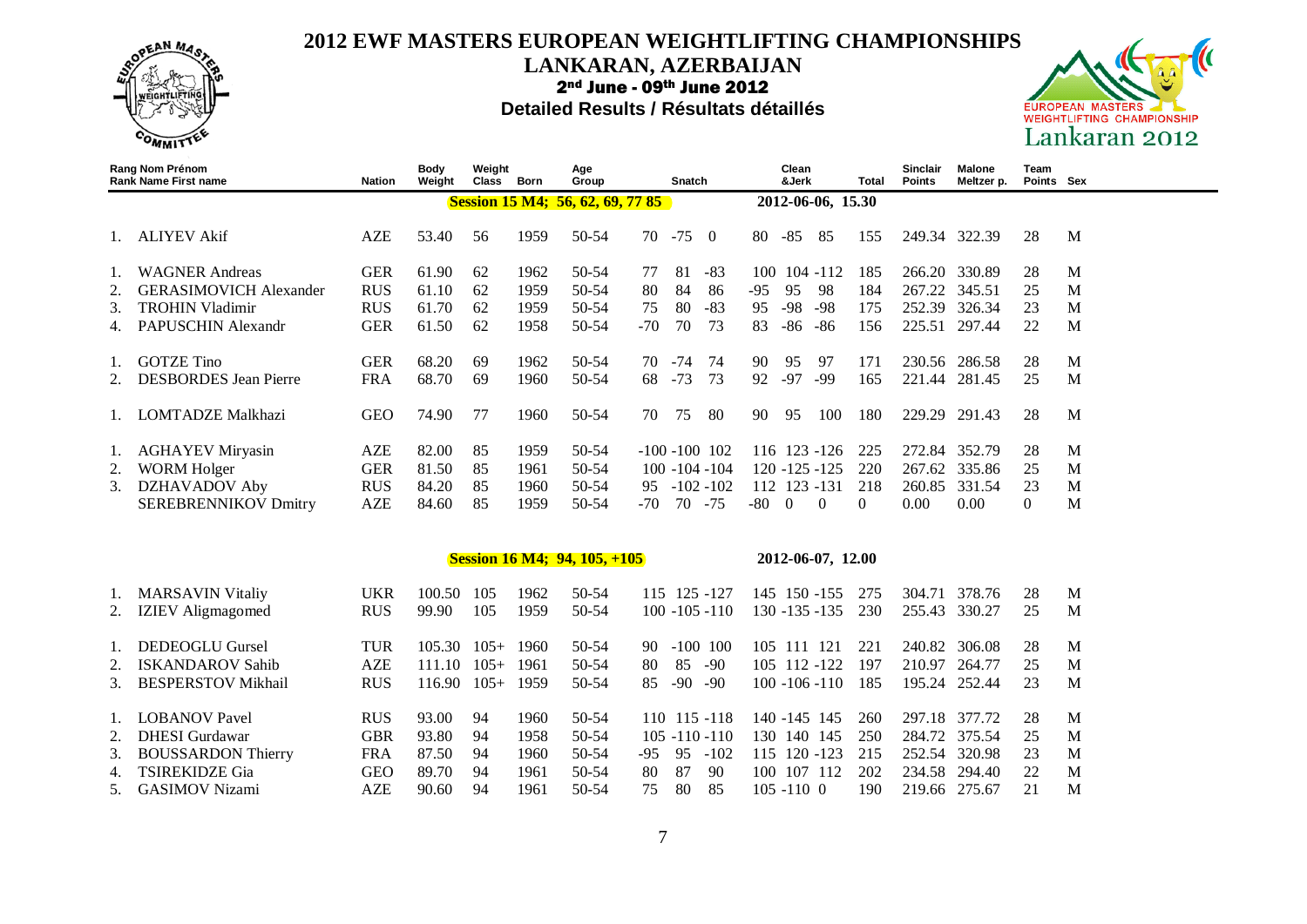

#### **LANKARAN, AZERBAIJAN**

2nd June - 09th June 2012



|                | <b>Rang Nom Prénom</b><br><b>Rank Name First name</b> | Nation     | <b>Body</b><br>Weight | Weight<br>Class | Born | Age<br>Group                            |       | Snatch       |             |                   | Clean<br>&Jerk |                   | Total    | Sinclair<br><b>Points</b> | <b>Malone</b><br>Meltzer p. | Team<br>Points Sex |   |
|----------------|-------------------------------------------------------|------------|-----------------------|-----------------|------|-----------------------------------------|-------|--------------|-------------|-------------------|----------------|-------------------|----------|---------------------------|-----------------------------|--------------------|---|
|                |                                                       |            |                       |                 |      | <b>Session 17 M3; 56, 62, 69, 77</b>    |       |              |             |                   |                | 2012-06-07, 14.00 |          |                           |                             |                    |   |
| $\mathbf{1}$ . | <b>ZAMFIR Nikolae</b>                                 | <b>UKR</b> | 55.60                 | 56              | 1963 | 45-49                                   | 50    | 55           | 57          | 70                | $-73$          | $\overline{0}$    | 127      | 197.87                    | 244.18                      | 28                 | M |
|                | 1. KUKHARSKYI Mykhailo                                | <b>UKR</b> | 61.40                 | 62              | 1966 | 45-49                                   | 80    | 85           | $-88$       | $-100$ 100 $-105$ |                |                   | 185      | 267.74                    | 323.16                      | 28                 | M |
| 1.             | <b>RUDIGER Rene</b>                                   | <b>GER</b> | 68.90                 | 69              | 1967 | 45-49                                   | 90    | 98           | 101         |                   |                | 120 128 -131      | 229      | 306.77                    | 366.58                      | 28                 | M |
| 2.             | PALLARI Jorma                                         | <b>FIN</b> | 68.70                 | 69              | 1966 | 45-49                                   | 88    | 91           | 93          |                   | 100 -107 107   |                   | 200      | 268.41                    | 323.97                      | 25                 | M |
| 3.             | DOLGIH Oleg                                           | <b>RUS</b> | 68.40                 | 69              | 1965 | 45-49                                   | 75    | 80           | $-90$       | 95                |                | $100 - 105$       | 180      | 242.24                    | 294.81                      | 23                 | M |
|                | <b>NAUDIN</b> Franch                                  | <b>FRA</b> | 68.80                 | 69              | 1966 | 45-49                                   | $-65$ | 65           | $-70$       | $-85$             | $-85 - 85$     |                   | $\Omega$ | 0.00                      | 0.00                        | $\Omega$           | M |
| Ι.             | <b>EMELYANOV</b> Andrey                               | <b>RUS</b> | 76.40                 | 77              | 1963 | 45-49                                   | 95    |              | $100 - 102$ |                   |                | $115 - 120 - 120$ | 215      | 270.81                    | 334.18                      | 28                 | M |
| 2.             | DZUL Ivan                                             | <b>UKR</b> | 75.90                 | 77              | 1963 | 45-49                                   | $-92$ | 92           | $-97$       |                   |                | $115 - 123 - 123$ | 207      | 261.70                    | 322.93                      | 25                 | M |
| 3.             | <b>AGHAYEV Namik</b>                                  | <b>AZE</b> | 72.70                 | 77              | 1966 | 45-49                                   | 75    | 80           | 85          | 85                | $-95$          | 95                | 180      | 233.32                    | 281.62                      | 23                 | M |
|                | <b>OLSSON</b> Kent                                    | <b>SWE</b> | 75.20                 | 77              | 1963 | 45-49                                   | $-88$ | $-88$        | $-88$       | $\mathbf{0}$      | $\Omega$       | $\mathbf{0}$      | 0        | 0.00                      | 0.00                        | $\boldsymbol{0}$   | M |
|                |                                                       |            |                       |                 |      | <b>Session 18 M3; 85, 94, 105, +105</b> |       |              |             |                   |                | 2012-06-07, 16.00 |          |                           |                             |                    |   |
|                |                                                       |            |                       |                 |      |                                         |       |              |             |                   |                |                   |          |                           |                             |                    |   |
| 1.             | <b>KOZEMOV Dmitriyt</b>                               | <b>RUS</b> | 104.90                | 105             | 1964 | 45-49                                   | 90    | $-93$        | $-95$       |                   | 111 124 0      |                   | 214      | 233.50                    | 286.27                      | 28                 | M |
| 2.             | <b>SCHINAN Roman</b>                                  | <b>AUT</b> | 104.60                | 105             | 1964 | 45-49                                   | 96    | $-101 - 101$ |             |                   |                | 100 110 117       | 213      | 232.64                    | 285.21                      | 25                 | M |
| 3.             | <b>AGHAYEV Natig</b>                                  | <b>AZE</b> | 104.20                | 105             | 1965 | 45-49                                   | 85    | 90           | 93          | 97                |                | 101 106           | 199      | 217.64 264.87             |                             | 23                 | M |
| 1.             | <b>SMOLONOGIN Konstantin</b>                          | <b>RUS</b> | 118.60                | $105+$          | 1964 | 45-49                                   |       | 125 -131 131 |             |                   |                | $151 - 160 - 160$ | 282      | 296.46                    | 363.46                      | 28                 | M |
|                | <b>MEDVEDEV</b> Igor                                  | <b>RUS</b> | 112.10                | $105+$          | 1964 | 45-49                                   | 130   | $\Omega$     | $\theta$    | 130 0             |                | $\overline{0}$    | 260      | 277.69                    | 340.45                      | 25                 | M |
| 3.             | <b>BRAUN</b> Jurgen                                   | <b>GER</b> | 141.40                | $105+$          | 1966 | 45-49                                   | 102   |              | 106 -109    |                   | $135 - 1420$   |                   | 241      | 244.55                    | 295.18                      | 23                 | M |
| 1.             | OLEYNIKOV Nikolay                                     | <b>RUS</b> | 84.60                 | 85              | 1965 | 45-49                                   | 90    | $-95$        | 95          |                   | 116 124 125    |                   | 220      |                           | 262.63 319.62               | 28                 | M |
| 2.             | <b>RAHIMOV Akif</b>                                   | <b>BLR</b> | 84.90                 | 85              | 1966 | 45-49                                   | 93    | 96           | $-100$      |                   |                | $115 - 123 - 123$ | 211      | 251.45                    | 303.50                      | 25                 | M |
| 3.             | <b>ROMANOV Odissey</b>                                | <b>RUS</b> | 84.90                 | 85              | 1965 | 45-49                                   | 75    | 82           | 87          |                   |                | $-100$ 100 $-110$ | 187      | 222.85 271.21             |                             | 23                 | M |
| Ι.             | ALIAKSASHYN Vadzim                                    | <b>BLR</b> | 92.60                 | 94              | 1963 | 45-49                                   | 90    | 95           | 97          |                   |                | 125 135 145       | 242      |                           | 277.12 341.96               | 28                 | M |
| 2.             | <b>MAMMADOV</b> Iltifat                               | <b>AZE</b> | 92.10                 | 94              | 1965 | 45-49                                   | 90    | $-95$        | 95          |                   |                | $112 - 120 - 120$ | 207      | 237.59                    | 289.15                      | 25                 | M |
|                | <b>DADASHOV Malik</b>                                 | <b>AZE</b> | 93.60                 | 94              | 1967 | 45-49                                   | 70    | $-75$        | $-75$       | -98               | $-98 - 98$     |                   | $\Omega$ | 0.00                      | 0.00                        | $\Omega$           | M |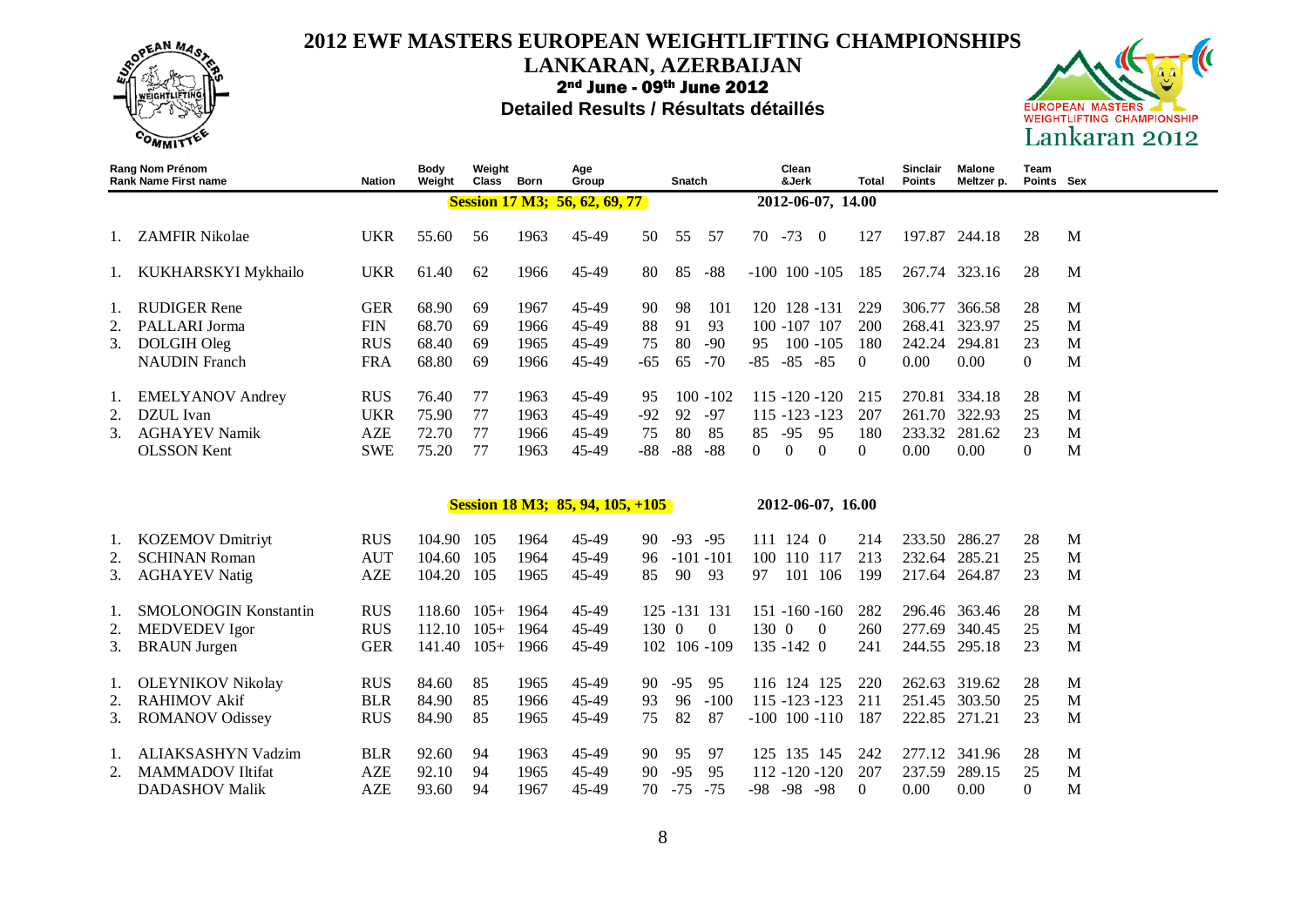

**LANKARAN, AZERBAIJAN**

2nd June - 09th June 2012





|    | Rang Nom Prénom<br><b>Rank Name First name</b> | <b>Nation</b> | Body<br>Weight | Weight<br><b>Class</b> | Born                         | Age<br>Group                         | Snatch               | Clean<br>&Jerk    | Total | Sinclair<br><b>Points</b> | Malone<br>Meltzer p. | Team<br>Points Sex |   |
|----|------------------------------------------------|---------------|----------------|------------------------|------------------------------|--------------------------------------|----------------------|-------------------|-------|---------------------------|----------------------|--------------------|---|
|    |                                                |               |                |                        |                              | <b>Session 19 M2; 56, 62, 69, 77</b> |                      | 2012-06-08, 12.00 |       |                           |                      |                    |   |
|    |                                                |               |                |                        |                              |                                      |                      |                   |       |                           |                      |                    |   |
|    | <b>ROBERT</b> Fredric                          | <b>FRA</b>    | 60.40          | 62                     | 1968                         | $40 - 44$                            | -60<br>60<br>65      | 85<br>$-90$<br>80 | 150   |                           | 219.65 259.84        | 28                 | M |
| 1. | <b>KURBANOV</b> Sharaputdin                    | <b>RUS</b>    | 68.10          | 69                     | 1972                         | $40 - 44$                            | 104 106<br>100       | 135 138 -140      | 244   | 329.29                    | 374.08               | 28                 | M |
| 2. | <b>MALIKOV Asif</b>                            | <b>AZE</b>    | 68.30          | 69                     | 1971                         | $40 - 44$                            | 102 108 -111         | 135 - 138<br>131  | 243   | 327.33                    | 375.45               | 25                 | M |
| 3. | <b>VOLOSHIN Andrey</b>                         | <b>RUS</b>    | 68.80          | 69                     | 1968                         | $40 - 44$                            | $-100 - 100$ 100     | 120 - 125 125     | 225   | 301.68                    | 356.89               | 23                 | M |
| 4. | <b>ANTOINE Raul</b>                            | <b>FRA</b>    | 68.20          | 69                     | 1971                         | $40 - 44$                            | $-98$<br>$-98$<br>95 | 115<br>120<br>125 | 220   | 296.63                    | 340.23               | 22                 | M |
| 5. | RASIM Orujov                                   | <b>AZE</b>    | 66.20          | 69                     | 1969                         | $40 - 44$                            | 80<br>83<br>75       | $100 - 105$<br>95 | 183   | 251.55                    | 294.31               | 21                 | M |
| 6. | <b>MASCHERONI Alberto</b>                      | <b>ITA</b>    | 66.60          | 69                     | 1970                         | $40 - 44$                            | 65<br>67<br>60       | $-93 - 93$<br>85  | 152   | 208.11                    | 240.99               | 20                 | M |
| 1. | <b>MOLNAR</b> Gabor                            | <b>HUN</b>    | 76.60          | 77                     | 1972                         | $40 - 44$                            | 105 110<br>100       | 120 125 130       | 240   | 301.85                    | 342.91               | 28                 | M |
|    |                                                |               |                |                        | <b>Session 20 M2; 85, 94</b> |                                      |                      | 2012-06-08, 14.00 |       |                           |                      |                    |   |
|    |                                                |               |                |                        |                              |                                      |                      |                   |       |                           |                      |                    |   |
| 1. | <b>ULLMANN</b> Stefan                          | <b>GER</b>    | 79.60          | 85                     | 1970                         | $40 - 44$                            | 108 112<br>103       | 130 -138 138      | 250   | 307.90                    | 356.55               | 28                 | M |
| 2. | <b>MUSTAROV Telman</b>                         | <b>AZE</b>    | 77.60          | 85                     | 1969                         | $40 - 44$                            | 95<br>$-100$<br>90   | 118 122 -126      | 217   | 270.97                    | 317.03               | 25                 | M |
| 3. | <b>DMRTASH Murat</b>                           | <b>TUR</b>    | 81.50          | 85                     | 1971                         | $40 - 44$                            | 91<br>96<br>85       | 110 118 121       | 217   | 263.97                    | 302.78               | 23                 | M |
| 4. | <b>KARIMOV Soltan</b>                          | <b>AZE</b>    | 84.30          | 85                     | 1972                         | $40 - 44$                            | 96<br>$-100$<br>91   | 111 118 -122      | 214   | 255.92                    | 290.72               | 22                 | M |
| 5. | <b>ALIGULIYEV Teymur</b>                       | <b>AZE</b>    | 80.80          | 85                     | 1968                         | $40 - 44$                            | 91<br>$-95$<br>85    | $116 - 126 - 126$ | 207   | 252.94                    | 299.23               | 21                 | M |
| 6. | <b>ZEYNALOV Jahid</b>                          | <b>AZE</b>    | 84.70          | 85                     | 1971                         | $40 - 44$                            | 93<br>85<br>90       | $112 - 115 - 115$ | 205   | 244.58                    | 280.54               | 20                 | M |
| 1. | <b>HELENA</b> Christophe                       | <b>FRA</b>    | 93.00          | 94                     | 1968                         | $40 - 44$                            | 112 116 120          | 133 -137 137      | 257   | 293.75                    | 347.51               | 28                 | M |
| 2. | <b>KOLOSOV</b> Ilya                            | <b>RUS</b>    | 93.30          | 94                     | 1969                         | $40 - 44$                            | $102 - 105$<br>97    | 140 145 150       | 252   | 287.64                    | 336.54               | 25                 | M |
| 3. | <b>URMAS</b> Trier                             | <b>EST</b>    | 92.50          | 94                     | 1969                         | $40 - 44$                            | $110 - 115 - 116$    | 136 141 -147      | 251   | 287.56                    | 336.44               | 23                 | M |
| 4. | <b>DIEM Rudolf</b>                             | <b>AUT</b>    | 93.60          | 94                     | 1972                         | $40 - 44$                            | $-110$ 110 $-113$    | $-136 - 136$ 137  | 247   | 281.55                    | 319.84               | 22                 | M |
| 5. | <b>GRISHCHENKO</b> Alexnader                   | <b>BLR</b>    | 93.10          | 94                     | 1968                         | $40 - 44$                            | 98<br>$-102$<br>93   | $115 - 125 - 125$ | 213   | 243.35                    | 287.88               | 21                 | M |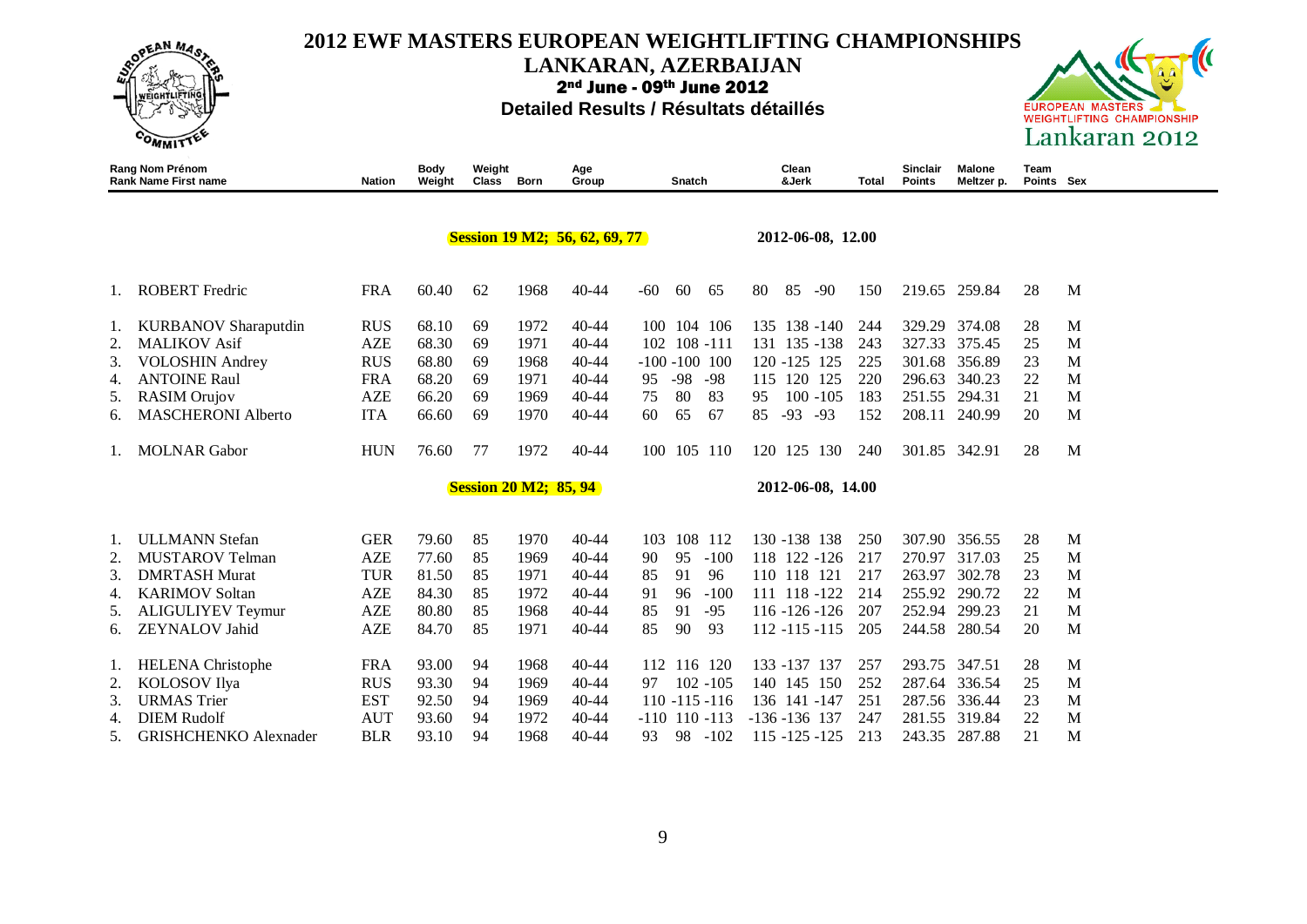

**LANKARAN, AZERBAIJAN**

2nd June - 09th June 2012



|    | Rang Nom Prénom<br><b>Rank Name First name</b>         | Nation                   | <b>Body</b><br>Weight | Weight<br>Class  | Born         | Age<br>Group                         | Snatch                                     | Clean<br>&Jerk                           | Total      | Sinclair<br><b>Points</b> | Malone<br>Meltzer p.    | Team<br>Points Sex |        |
|----|--------------------------------------------------------|--------------------------|-----------------------|------------------|--------------|--------------------------------------|--------------------------------------------|------------------------------------------|------------|---------------------------|-------------------------|--------------------|--------|
|    |                                                        |                          |                       |                  |              | <b>Session 21 M2; 105, +105</b>      |                                            | 2012-06-08, 16.00                        |            |                           |                         |                    |        |
| 2. | <b>MYKHAYLO Hal</b><br><b>CHAPLYGIN</b> Evgeniy        | <b>UKR</b><br><b>RUS</b> | 104.50<br>101.60      | 105<br>105       | 1971<br>1972 | 40-44<br>$40 - 44$                   | 135 143 -145<br>121 131 -135               | 172 182 0<br>141 -151 -151               | 325<br>272 | 355.08                    | 407.28<br>300.18 341.00 | 28<br>25           | M<br>M |
|    | SUSHSHAK Vladimir<br><b>CAVADOV Ali</b>                | <b>RUS</b><br>AZE        | 136.90<br>115.90      | $105+$<br>$105+$ | 1972<br>1968 | 40-44<br>$40 - 44$                   | 158 161<br>145<br>85<br>90<br>$\Omega$     | 173 187 0<br>$105 - 1100$                | 348<br>195 | 354.87<br>206.27          | 403.14<br>244.02        | 28<br>25           | M<br>M |
|    |                                                        |                          |                       |                  |              | <b>Session 22 M1; 56, 62, 69, 77</b> |                                            | 2012-06-09, 11.00                        |            |                           |                         |                    |        |
|    | <b>ZEYNALOV Nizami</b>                                 | AZE                      | 55.10                 | 56               | 1973         | $35 - 39$                            | 80<br>83<br>-80                            | 90<br>$-95$<br>$-90$                     | 173        | 271.45                    | 305.38                  | 28                 | M      |
|    | HUMBATLI Aftandil<br><b>AHMADOV Eldaniz</b>            | <b>AZE</b><br>AZE        | 67.70<br>68.10        | 69<br>69         | 1975<br>1976 | 35-39<br>35-39                       | 95<br>$-100$<br>90<br>$-72$<br>$-72$<br>70 | 120<br>$125 \ \ 0$<br>$-97$<br>85<br>-97 | 220<br>155 | 298.03<br>209.18          | 327.83<br>227.38        | 28<br>25           | M<br>M |
|    | <b>TAGHIYEV Zafar</b><br><b>MOUSKAFIDIS Alexandros</b> | <b>AZE</b><br><b>GRE</b> | 73.10<br>76.30        | 77<br>77         | 1973<br>1974 | $35 - 39$<br>35-39                   | 108 -112 112<br>110 115 120                | 136 145 0<br>$-137$ 137 $-146$           | 257<br>257 | 323.95                    | 332.05 373.55<br>360.55 | 28<br>25           | M<br>M |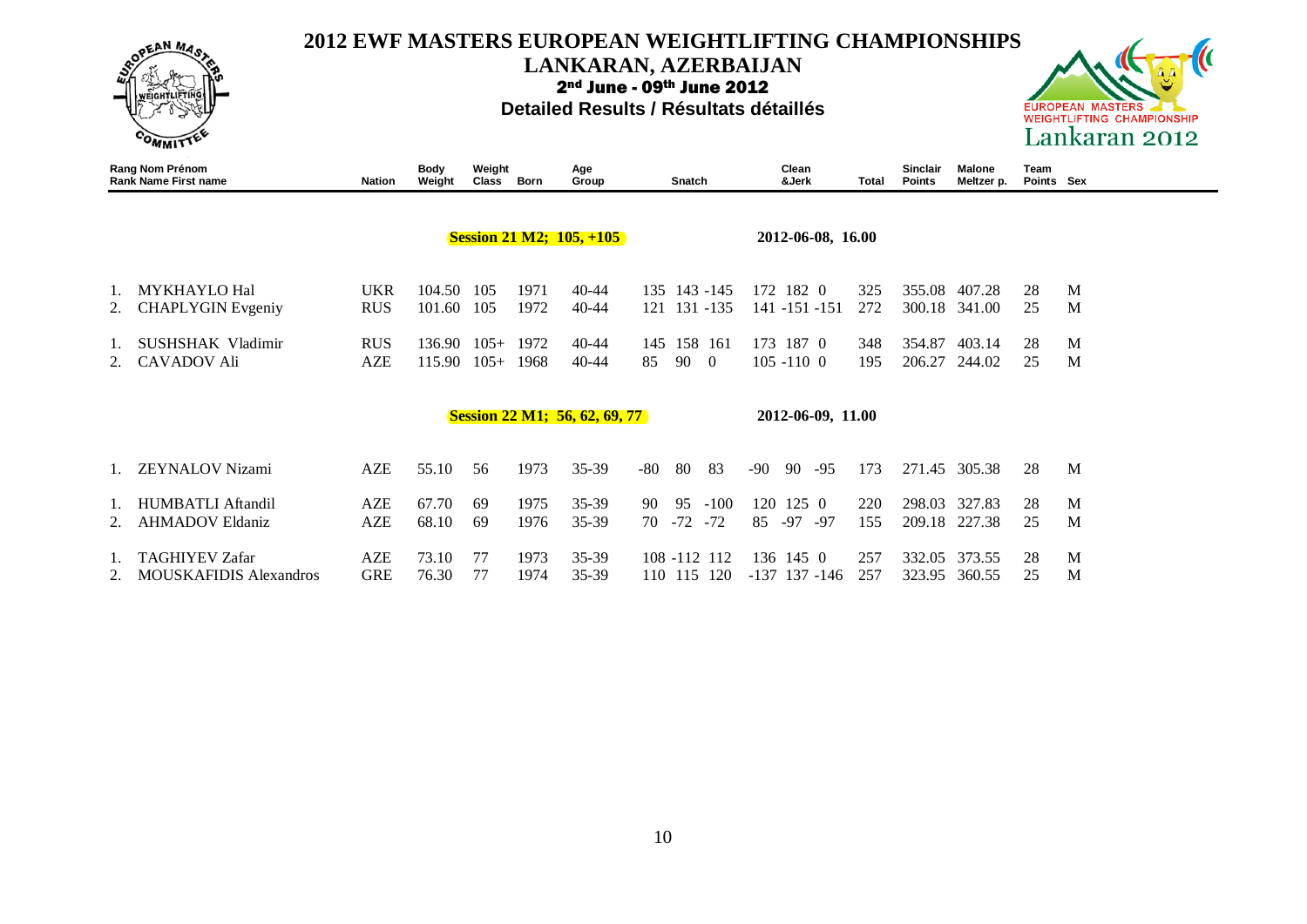

### **2012 EWF MASTERS EUROPEAN WEIGHTLIFTING CHAMPIONSHIPS LANKARAN, AZERBAIJAN** 2<sup>nd</sup> June - 09<sup>th</sup> June 2012 **Detailed Results / Résultats détaillés**



|    | Rang Nom Prénom<br><b>Rank Name First name</b> | <b>Nation</b> | Body<br>Weight | Weight<br>Class | Born | Age<br>Group                 | Snatch                  | Clean<br>&Jerk      | Total      | <b>Sinclair</b><br><b>Points</b> | Malone<br>Meltzer p. | Team<br>Points Sex |   |
|----|------------------------------------------------|---------------|----------------|-----------------|------|------------------------------|-------------------------|---------------------|------------|----------------------------------|----------------------|--------------------|---|
|    |                                                |               |                |                 |      | <b>Session 23 M1; 85, 94</b> | 2012-06-09, 12.30       |                     |            |                                  |                      |                    |   |
|    | <b>HASANOV</b> Natig                           | AZE           | 84.90          | 85              | 1977 | $35 - 39$                    | 110 -115 115            | 1350<br>$\Omega$    | 250        | 297.93                           | 319.38               | 28                 | M |
|    | <b>AKBAROV</b> Emin                            | <b>AZE</b>    | 82.60          | 85              | 1973 | 35-39                        | $110 - 115$<br>105      | 126 -130 130        | 240        | 289.95                           | 326.20               | 25                 | M |
| 3. | <b>NASRULLAEV Murad</b>                        | <b>AZE</b>    | 78.50          | 85              | 1977 | 35-39                        | 105 - 107<br>100        | 123 -128 -128       | 228        | 282.92                           | 303.29               | 23                 | M |
| 4. | <b>AMBS</b> Tobias                             | <b>GER</b>    | 83.10          | 85              | 1976 | 35-39                        | $101 - 105$<br>$-101$   | 121 -128 -128       | 222        | 267.39                           | 290.65               | 22                 | M |
| 5. | <b>MAMMADOV Abas</b>                           | AZE           | 79.20          | 85              | 1974 | 35-39                        | 90<br>$-100$<br>-90     | $105 - 110$ 110     | <b>200</b> | 246.99                           | 274.90               | 21                 | M |
| 6. | MUKHTAROV Aghalar                              | AZE           | 83.90          | 85              | 1973 | 35-39                        | 87<br>82<br>-91         | $101 - 105$<br>95   | 192        | 230.15                           | 258.92               | 20                 | M |
|    | <b>MARDANOV Zaur</b>                           | AZE           | 79.40          | 85              | 1976 | 35-39                        | $-75$<br>75<br>$\theta$ | $\theta$<br>0<br>0  | $\Omega$   | 0.00                             | 0.00                 | $\left($           | M |
|    | SHAHBAZOV Ahmad                                | AZE           | 93.90          | 94              | 1973 | $35 - 39$                    | 125<br>130<br>120       | $160 - 170$<br>150. | 290        | 330.12                           | 371.39               | 28                 | M |
|    | <b>HIIEMAE</b> Jaanus                          | <b>EST</b>    | 93.10          | 94              | 1974 | $35 - 39$                    | 113 -117<br>108.        | 147 -152<br>140-    | 260        | 297.04                           | 330.61               | 25                 | M |
| 3. | <b>SCHULZE Jahn</b>                            | GER           | 90.40          | 94              | 1973 | $35 - 39$                    | $100 - 104 - 104$       | 126<br>128<br>120-  | 228        | 263.85                           | 296.83               | 23                 | M |
| 4. | <b>ZEHNER</b> Torsten                          | GER           | 93.70          | 94              | 1976 | $35 - 39$                    | -98<br>-98<br>93        | 128 -136<br>120     | 221        | 251.80                           | 273.71               | 22                 | M |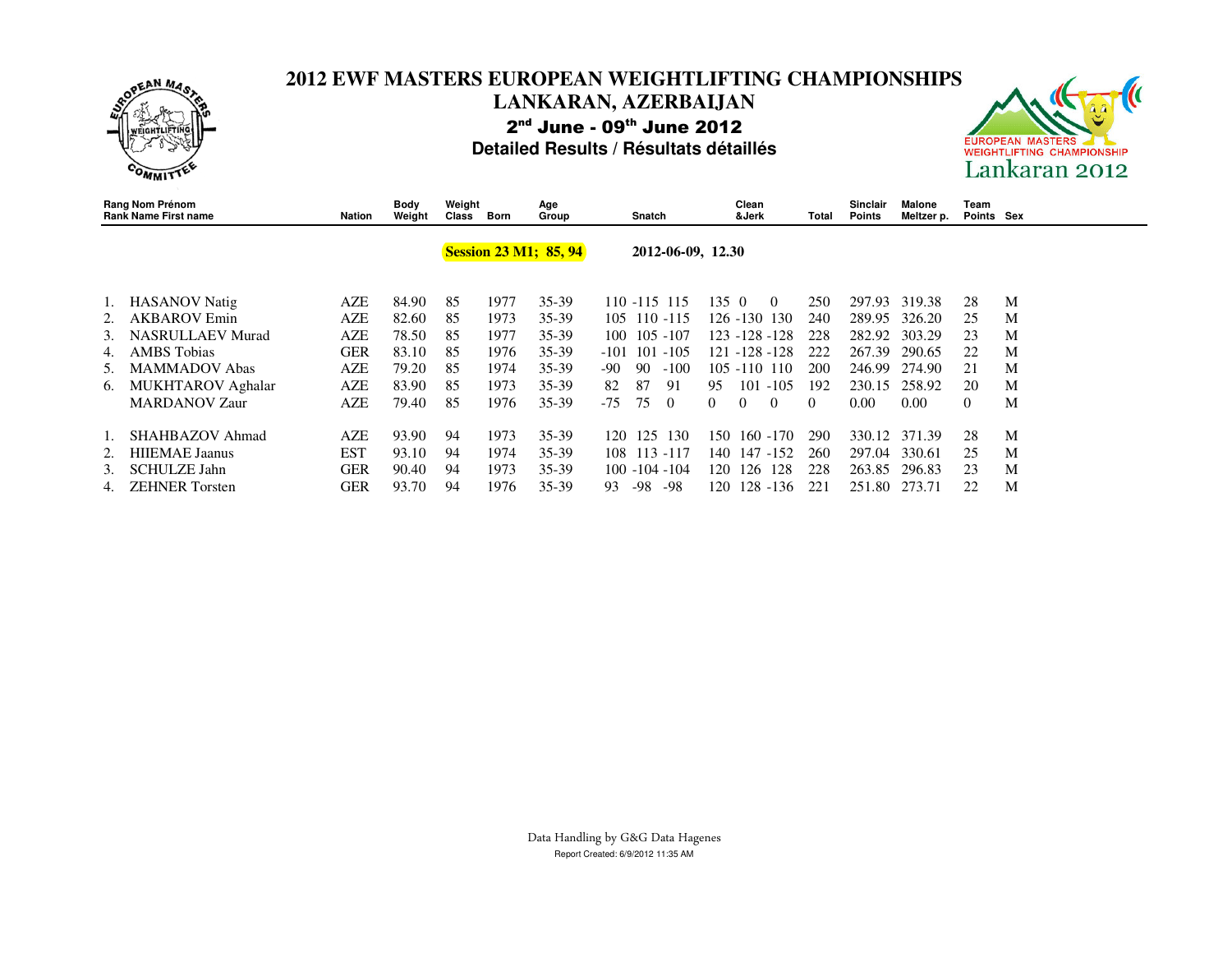

### **2012 EWF MASTERS EUROPEAN WEIGHTLIFTING CHAMPIONSHIPS LANKARAN, AZERBAIJAN** 2<sup>nd</sup> June - 09<sup>th</sup> June 2012 **Detailed Results / Résultats détaillés**



| Rang Nom Prénom<br><b>Rank Name First name</b>             | Nation                   | Body<br>Weight             | Weight<br>Class            | Born                 | Age<br>Group                        |              | Snatch                    |                    |     | Clean<br>&Jerk                              | Total             | <b>Sinclair</b><br>Points         | Malone<br>Meltzer p. | Team<br>Points Sex |             |
|------------------------------------------------------------|--------------------------|----------------------------|----------------------------|----------------------|-------------------------------------|--------------|---------------------------|--------------------|-----|---------------------------------------------|-------------------|-----------------------------------|----------------------|--------------------|-------------|
|                                                            |                          |                            |                            |                      | <b>Session 24 M1; 105, +105</b>     |              |                           |                    |     | 2012-06-09, 14.00                           |                   |                                   |                      |                    |             |
| 1. TAGHIEV Ismail<br>2. ASANIDZE George                    | AZE<br>GEO               | 104.70<br>99.60            | 105<br>105                 | 1977<br>1975         | $35-39$<br>$35 - 39$                | 105          | 110<br>105 112 -117       | 115                | 135 | 140 -150<br>$125 - 140 - 143$               | 255<br>237        | 278.42<br>263.50                  | 298.46<br>289.85     | 28<br>25           | M<br>M      |
| 1. ALIYEV Emil<br>2. KARIMOV Aghakarim<br>3. NOSADZE Aleko | <b>AZE</b><br>AZE<br>GEO | 116.40<br>113.50<br>126.30 | $105+$<br>$105+$<br>$105+$ | 1977<br>1973<br>1976 | $35 - 39$<br>$35 - 39$<br>$35 - 39$ | 140<br>130.  | 145<br>$125$ 135 0<br>135 | -150<br>140        | 150 | $-165$ 166 $-171$<br>160 170<br>145 155 165 | 316<br>305<br>305 | 333.87<br>324.56 365.13<br>315.84 | 357.91<br>343.32     | 28<br>25<br>23     | M<br>M<br>M |
| 4. KUNINGAS Erik<br>5. HODA Hans                           | <b>EST</b><br>AUT        | 116.30<br>113.30           | $105+$<br>$105+$           | 1977<br>1976         | $35 - 39$<br>$35-39$                | $-115$<br>90 | 115                       | 120<br>$100 - 105$ |     | $-145 - 145$ 145<br>115 -125 -125           | 265<br>215        | 280.06<br>228.90                  | 300.22<br>248.82     | 22                 | M<br>M      |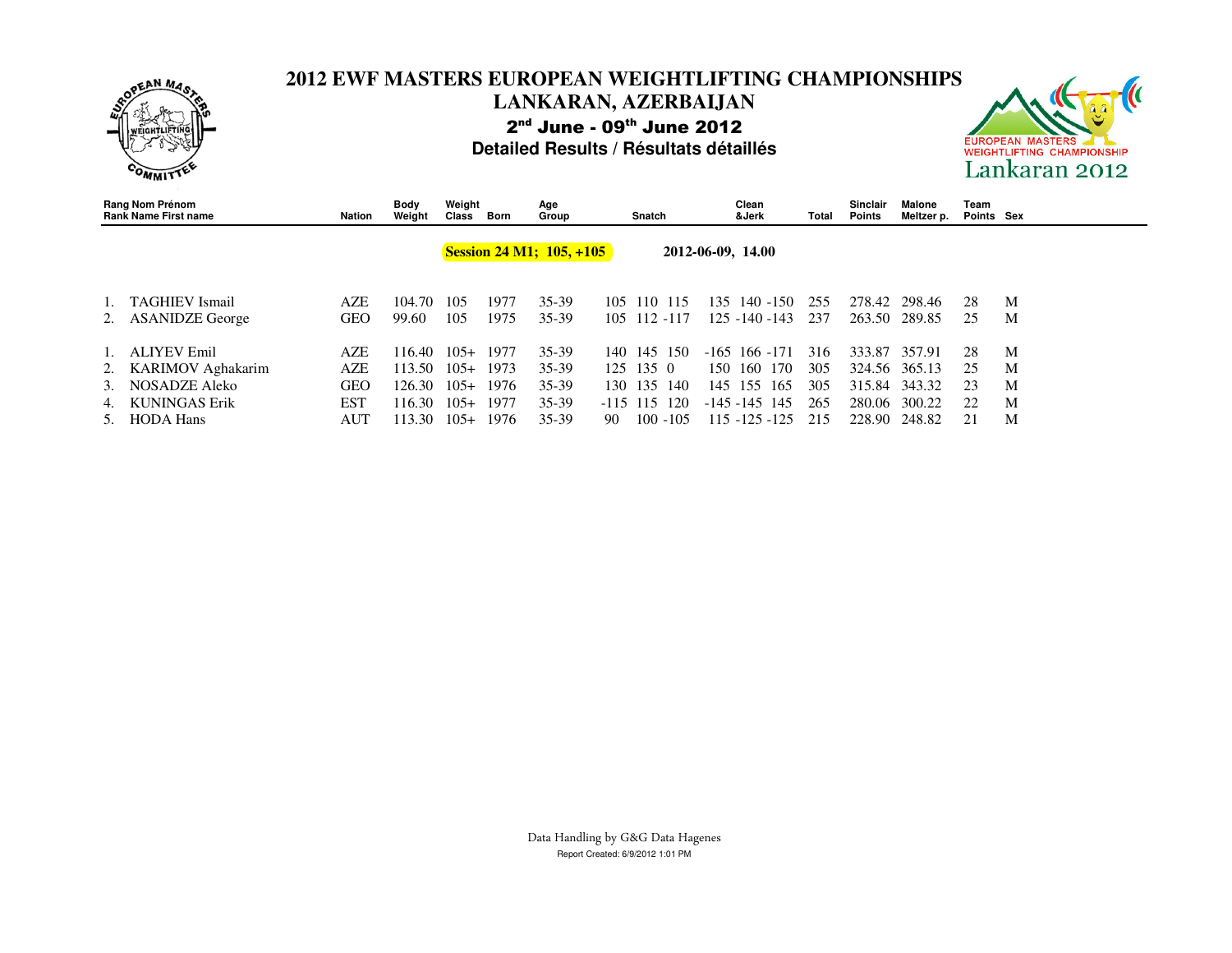

**LANKARAN, AZERBAIJAN**

2nd June - 09th June 2012



|                      | Rang Nom Prénom<br><b>Rank Name First name</b>                                                   | <b>Nation</b>                                 | Body<br>Weight                   | Weight<br>Class Born          |                              | Age<br>Group                     |                      | Snatch               |                             |                      | Clean<br>&Jerk       |                            | Total                   | Sinclair<br><b>Points</b> | Malone<br>Meltzer p.                               | Team<br>Points Sex   |                                                              |
|----------------------|--------------------------------------------------------------------------------------------------|-----------------------------------------------|----------------------------------|-------------------------------|------------------------------|----------------------------------|----------------------|----------------------|-----------------------------|----------------------|----------------------|----------------------------|-------------------------|---------------------------|----------------------------------------------------|----------------------|--------------------------------------------------------------|
|                      |                                                                                                  |                                               |                                  |                               | <b>Session 13 W6-4; ALL</b>  |                                  |                      |                      |                             |                      |                      | 2012-06-06, 12.00          |                         |                           |                                                    |                      |                                                              |
| 1.                   | <b>PIPKE Monika</b>                                                                              | <b>GER</b>                                    | 52.50                            | 53                            | 1960                         | 50-54                            | 35                   | 37                   | 39                          | 45                   | 47                   | $-49$                      | 86                      |                           | 121.82 154.83                                      | 28                   | F                                                            |
| 1.                   | <b>FORBES Trisha</b>                                                                             | <b>GBR</b>                                    | 71.70                            | 75                            | 1962                         | 50-54                            | 29                   | 31                   | 33                          | 39                   | 42                   | 45                         | 78                      | 90.04                     | 111.92                                             | 28                   | F                                                            |
| 1.<br>2.<br>3.<br>1. | <b>SAVCHUK Natalia</b><br>SMITH/VOKROJ Sandra<br><b>CAMERON</b> Claire<br><b>JORGENSEN</b> Marga | <b>RUS</b><br><b>GBR</b><br>SCO<br><b>DEN</b> | 90.30<br>91.40<br>93.80<br>49.80 | $75+$<br>$75+$<br>$75+$<br>53 | 1960<br>1962<br>1958<br>1955 | 50-54<br>50-54<br>50-54<br>55-59 | 47<br>35<br>37<br>40 | 41<br>41<br>38<br>44 | 47<br>$-50$<br>$-39$<br>-46 | 58<br>55<br>50<br>50 | 62<br>65<br>52<br>55 | $-64$<br>$-69$<br>54<br>57 | 109<br>106<br>92<br>101 | 110.99<br>95.64           | 114.54 145.58<br>137.96<br>126.15<br>149.42 211.73 | 28<br>25<br>23<br>28 | $\mathbf F$<br>$\boldsymbol{\mathrm{F}}$<br>$\mathbf F$<br>F |
| 1.                   | <b>DORRIT Larsen Lene</b>                                                                        | <b>DEN</b>                                    | 62.70                            | 63                            | 1955                         | 55-59                            | 31                   | 33                   | 35                          | 42                   | 45                   | 47                         | 82                      |                           | 102.25 144.89                                      | 28                   | F                                                            |
| 1.                   | DOLZHENKOVA Vera                                                                                 | <b>RUS</b>                                    | 65.70                            | 69                            | 1949                         | $60 - 64$                        | 25                   | 29                   | $-31$                       | 30                   | 33                   | $-36$                      | 62                      | 75.12                     | 118.99                                             | 28                   | $\boldsymbol{\mathrm{F}}$                                    |
|                      |                                                                                                  |                                               |                                  |                               |                              | <b>Session 14 W3 - 1; ALL</b>    |                      |                      |                             |                      |                      | 2012-06-06, 13.30          |                         |                           |                                                    |                      |                                                              |
| Ι.                   | <b>ZEHNER Ulrike</b>                                                                             | <b>GER</b>                                    | 47.90                            | 48                            | 1977                         | $35 - 39$                        | 40                   | 43                   | 46                          | 50                   | 56                   | 61                         | 107                     |                           | 163.72 175.51                                      | 28                   | F                                                            |
| 1.                   | KOLESNIKOVA Tatyana                                                                              | <b>RUS</b>                                    | 52.50                            | 53                            | 1977                         | 35-39                            | 52                   | 55                   | $-57$                       | 60                   | 63                   | 65                         | 120                     |                           | 169.98 182.21                                      | 28                   | F                                                            |
| 1.                   | <b>ITAPELTO Taru</b><br><b>KRYVYCH Natalia</b>                                                   | <b>FIN</b><br><b>UKR</b>                      | 62.40<br>61.90                   | 63<br>63                      | 1977<br>1974                 | $35 - 39$<br>35-39               | 55<br>45             | $-58$<br>50          | 58<br>$-52$                 | 65<br>57             | 70<br>62             | $-75$<br>$-65$             | 128<br>112              |                           | 160.10 171.63<br>140.81 156.73                     | 28<br>25             | $\mathbf F$<br>F                                             |
| 1.                   | <b>RZAYEVA Sabina</b>                                                                            | <b>AZE</b>                                    | 68.70                            | 69                            | 1976                         | 35-39                            | 50                   | 55                   | $-57$                       | 65                   | 70                   | 72                         | 127                     | 149.99                    | 163.04                                             | 28                   | F                                                            |
|                      | 1. LAURIDSEN Dorthe                                                                              | <b>DEN</b>                                    | $119.60$ 75+                     |                               | 1970                         | 40-44                            | 40                   | 45                   | $-48$                       | $-50$                |                      | $50 - 55$                  | 95                      | 95.10                     | 110.12                                             | 28                   | F                                                            |
|                      | 1. MCMANUS Joanne                                                                                | <b>GBR</b>                                    | 51.80                            | 53                            | 1966                         | 45-49                            | 30                   | $\boldsymbol{0}$     | $\boldsymbol{0}$            | 40                   | $\boldsymbol{0}$     | $\mathbf{0}$               | 70                      |                           | 100.23 120.98                                      | 28                   | F                                                            |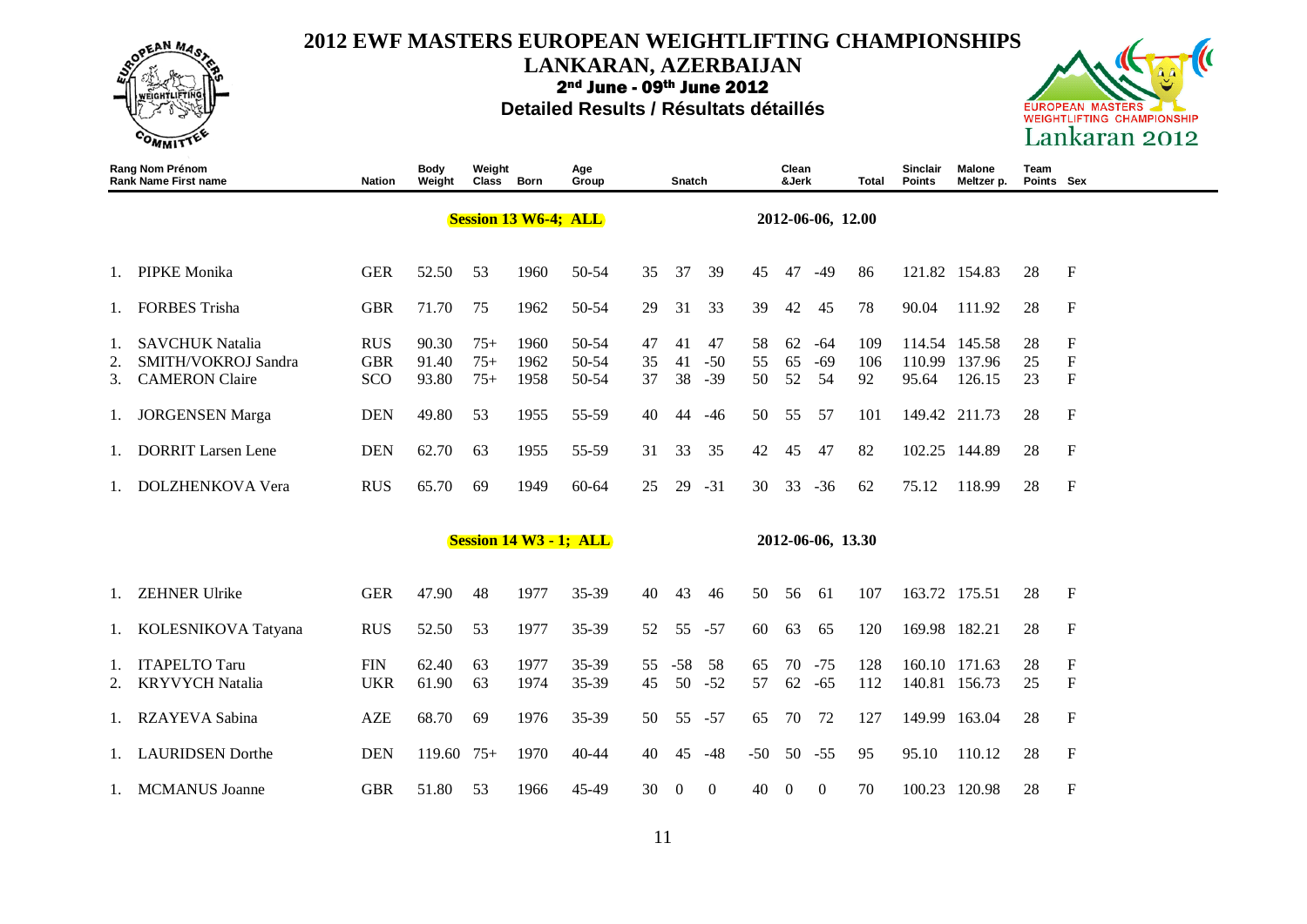

**LANKARAN, AZERBAIJAN**

2nd June - 09th June 2012



| Rang Nom Prénom<br><b>Rank Name First name</b> | Nation                   | Body<br>Weight | Weight<br>Class | Born         | Age<br>Group   |           | <b>Snatch</b> |             |          | Clean<br>&Jerk |                  | Total      | Sinclair<br><b>Points</b> | Malone<br>Meltzer p. | Team<br>Points Sex |                   |
|------------------------------------------------|--------------------------|----------------|-----------------|--------------|----------------|-----------|---------------|-------------|----------|----------------|------------------|------------|---------------------------|----------------------|--------------------|-------------------|
| <b>SHARVERDI Xatira</b>                        | AZE                      | 58.00          | 58              | 1967         | 45-49          | 25        | $-30$         | 30          | 35       | 40             | $-42$            | 70         | 91.98                     | 109.92               | 28                 | F                 |
| ABBASOVA Tarana                                | AZE                      | 59.70          | 63              | 1967         | 45-49          | 40        | 42            | $\Omega$    | 50       | 55             | 57               | -99        | 127.50                    | 152.36               | 28                 | $\mathbf F$       |
| <b>OFFERMAN Denise</b><br>2. FAIRCHILD Alea    | <b>CYP</b><br><b>BEL</b> | 68.60<br>67.00 | -69<br>-69      | 1965<br>1964 | 45-49<br>45-49 | 50<br>38  | $-53$<br>41   | .53<br>-44  | 63<br>55 | 65<br>60       | -67<br>62        | 120<br>106 | 141.83<br>126.97          | 172.61<br>155.66     | 28<br>25           | $\mathbf F$<br>F  |
| <b>PERRONE Susana</b><br>2. FABER Alexandra    | <b>ITA</b><br><b>NED</b> | 74.70<br>73.20 | 75<br>75        | 1964<br>1965 | 45-49<br>45-49 | 58.<br>41 | 62<br>$-43$   | 64<br>$-43$ | 76<br>51 | 80<br>53       | -82<br>55        | 144<br>96  | 162.90<br>109.67          | 199.71<br>133.47     | 28<br>25           | $\mathbf{F}$<br>F |
| KADIROVA Irada                                 | AZE                      | 102.60         | $75+$           | 1966         | 45-49          | 30        | $-32$         | $-32$       | 38       | 40             | $\left( \right)$ | 70         | 71.31                     | 86.07                | 28                 | F                 |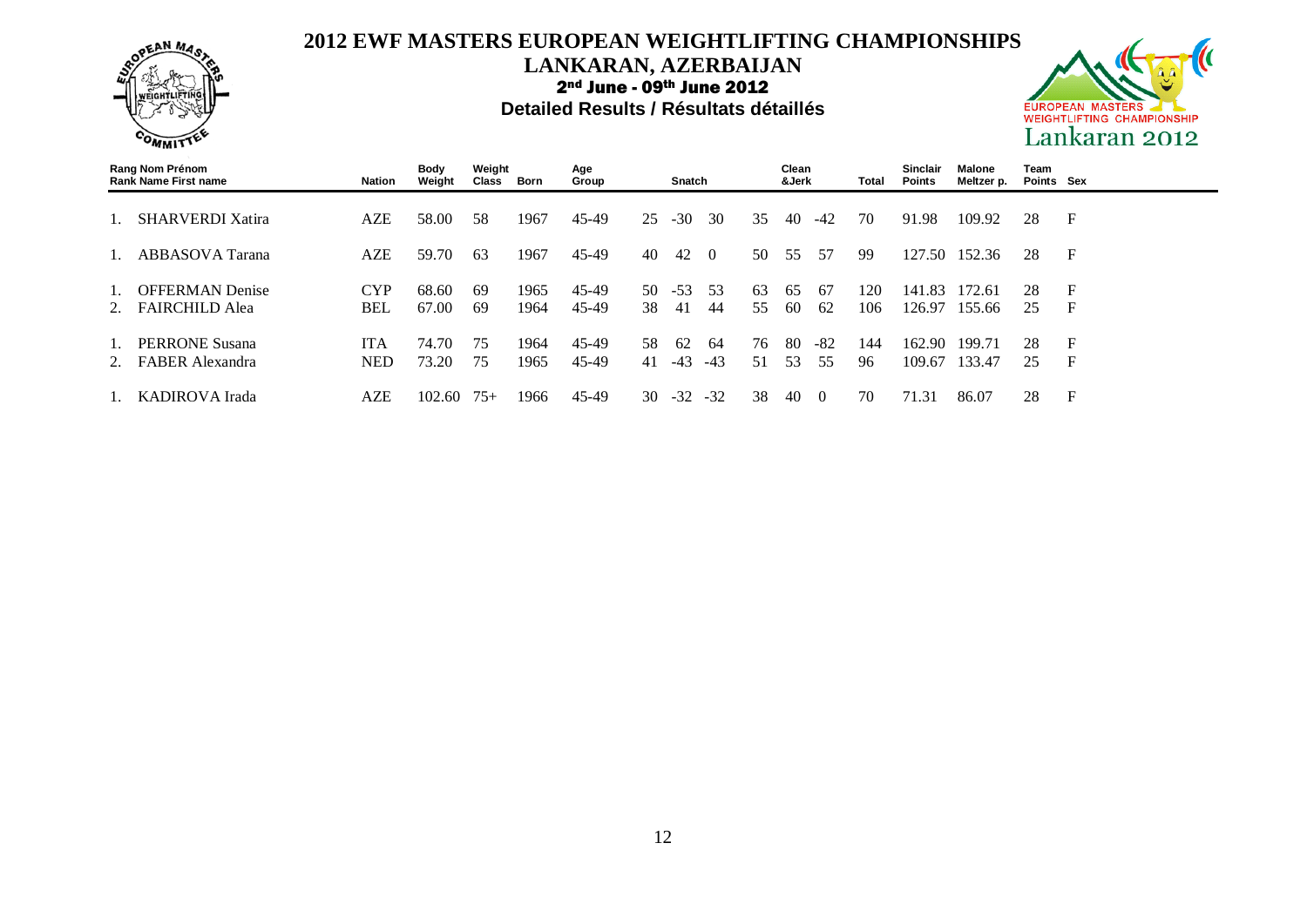

#### **LANKARAN, AZERBAIJAN**

2nd June - 09th June 2012



| Rang Nom Prénom<br><b>Rank Name First name</b>      | <b>Nation</b> | <b>Body</b><br>Weight | Weight<br>Class | <b>Born</b> | Age<br>Group                                              |       | Snatch     |              |    | Clean<br>&Jerk |                | Total | <b>Sinclair</b><br>Points | Malone<br>Meltzer p. | Team<br>Points Sex |   |
|-----------------------------------------------------|---------------|-----------------------|-----------------|-------------|-----------------------------------------------------------|-------|------------|--------------|----|----------------|----------------|-------|---------------------------|----------------------|--------------------|---|
| <b>MEN – Best Lifters in Age Groups</b>             |               |                       |                 |             |                                                           |       |            |              |    |                |                |       |                           |                      |                    |   |
| M <sub>10</sub> 80 - 84<br><b>BAZIUCHENKO Petro</b> | <b>UKR</b>    | 83.80                 | 85              | 1930        | 80-84                                                     | 40    | 45         | $-48$        | 60 | 65             | -67            | 112   |                           | 134.33 405.42        | 28                 | M |
| M 975 - 80<br>SADOWSKI Wolfgang                     | <b>GER</b>    | 91.60                 | 94              | 1937        | 75-79                                                     | $-70$ | 70         | 74           | 89 | 93             | $-96$          | 167   |                           | 192.14 411.56        | 28                 | M |
| M870-74<br><b>KULIKOV Egor</b>                      | <b>RUS</b>    | 60.60                 | 62              | 1941        | 70-74                                                     | 60    | $-65$      | 65           | 77 | $-83 - 84$     |                | 142   |                           | 207.44 415.29        | 28                 | M |
| $M765 - 70$<br><b>MCCONNELL Laurence</b>            | <b>IRL</b>    | 96.40                 | 105             | 1945        | <b>BEST IN COMPETITION - GRAND MASTER ((MEN)</b><br>65-69 | 98    |            | 102 104      |    |                | 120 125 130    | 234   |                           | 263.51 452.97        | 28                 | M |
| $M660 - 64$<br><b>CHAVIGNY Roland</b>               | <b>FRA</b>    | 76.50                 | 77              | 1950        | $60 - 64$                                                 | 90    | $-96 - 96$ |              |    |                | $-112$ 112 115 | 205   |                           | 258.02 402.77        | 28                 | M |
| $M555 - 59$<br><b>GLININ Vasiliy</b>                | <b>RUS</b>    | 75.50                 | 77              | 1955        | 55-59                                                     | 85    | 90         | 93           |    |                | 105 110 115    | 208   |                           | 263.75 373.73        | 28                 | M |
| M4 50-54<br><b>MARSAVIN Vitaliy</b>                 | <b>UKR</b>    | 100.50 105            |                 | 1962        | 50-54                                                     |       |            | 115 125 -127 |    |                | 145 150 -155   | 275   |                           | 304.71 378.76        | 28                 | M |
| M <sub>3</sub> 45 - 49<br><b>RUDIGER Rene</b>       | <b>GER</b>    | 68.90                 | 69              | 1967        | 45-49                                                     | 90    | 98         | 101          |    |                | 120 128 -131   | 229   |                           | 306.77 366.58        | 28                 | M |
| $M240 - 44$<br>MYKHAYLO Hal                         | <b>UKR</b>    | 104.50 105            |                 | 1971        | $40 - 44$                                                 |       |            | 135 143 -145 |    | 172 182 0      |                | 325   |                           | 355.08 407.28        | 28                 | M |
| $M1$ 35 – 40<br><b>TAGHIYEV Zafar</b>               | <b>AZE</b>    | 73.10                 | 77              | 1973        | 35-39                                                     |       |            | 108 -112 112 |    | 136 145 0      |                | 257   |                           | 332.05 373.55        | 28                 | M |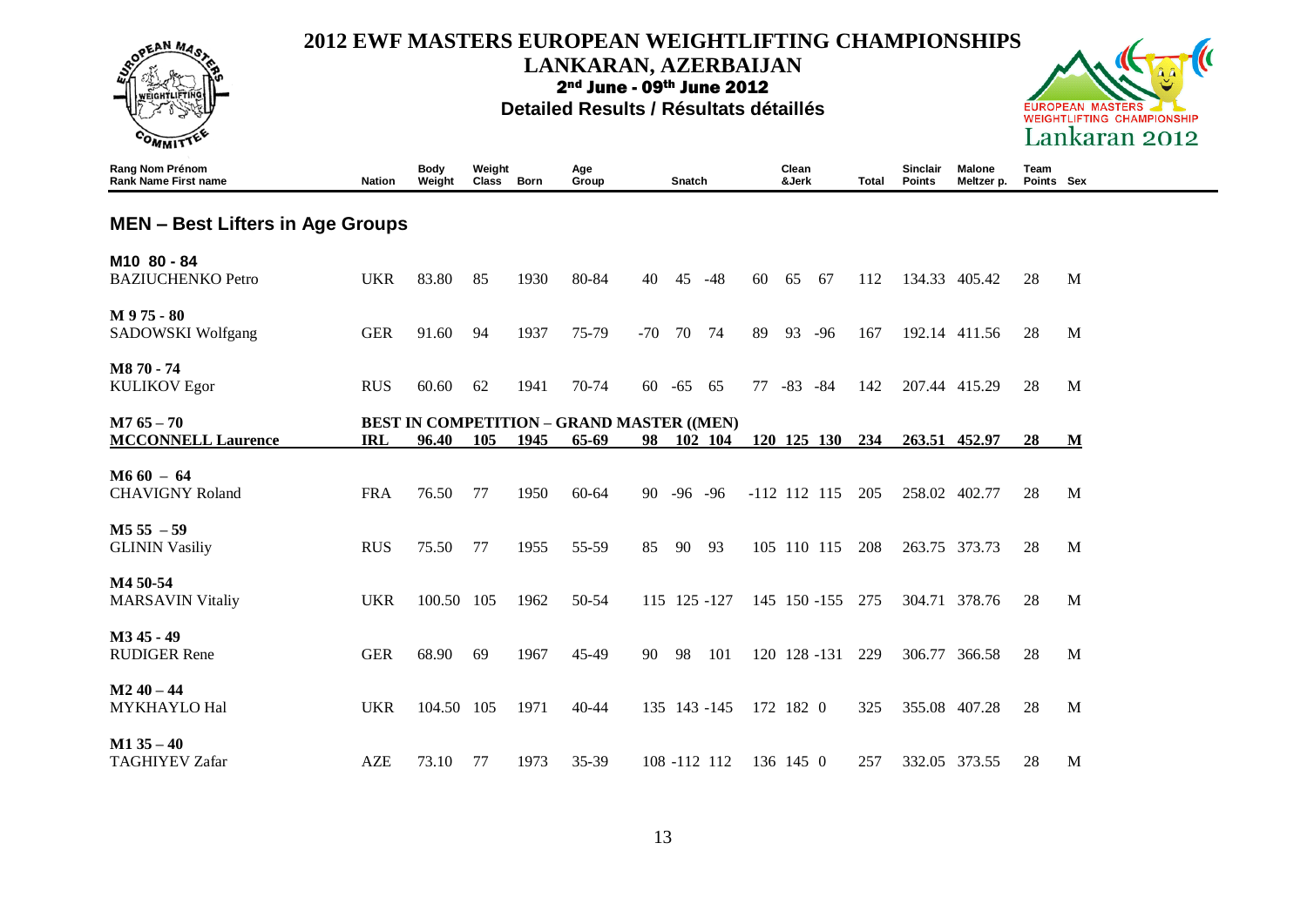

### **LANKARAN, AZERBAIJAN**

2nd June - 09th June 2012



| Rang Nom Prénom<br><b>Rank Name First name</b> | <b>Nation</b> | <b>Body</b><br>Weight | Weight<br>Class | Born | Age<br>Group                                      |    | Snatch |       |       | Clean<br>&Jerk |       | Total | Sinclair<br><b>Points</b> | <b>Malone</b><br>Meltzer p. | Team<br>Points Sex |                           |
|------------------------------------------------|---------------|-----------------------|-----------------|------|---------------------------------------------------|----|--------|-------|-------|----------------|-------|-------|---------------------------|-----------------------------|--------------------|---------------------------|
| <b>WOMEN - Best Lifters in Age Groups</b>      |               |                       |                 |      |                                                   |    |        |       |       |                |       |       |                           |                             |                    |                           |
| W 6 60 - 64                                    |               |                       |                 |      |                                                   |    |        |       |       |                |       |       |                           |                             |                    |                           |
| <b>DOLZHENKOVA Vera</b>                        | <b>RUS</b>    | 65.70                 | 69              | 1949 | 60-64                                             | 25 | 29     | $-31$ | 30    | 33             | $-36$ | 62    | 75.12                     | 118.99                      | 28                 | $\mathbf F$               |
| $W 5 55 - 59$                                  |               |                       |                 |      | <b>BEST IN COMPETITION - GRAND MASTER (WOMEN)</b> |    |        |       |       |                |       |       |                           |                             |                    |                           |
| <b>JORGENSEN Marga</b>                         | <b>DEN</b>    | 49.80                 | 53              | 1955 | 55-59                                             | 40 | 44     | -46   | 50    | 55             | 57    | 101   |                           | 149.42 211.73               | 28                 | $\mathbf{F}$              |
| $W$ 450 - 54                                   |               |                       |                 |      |                                                   |    |        |       |       |                |       |       |                           |                             |                    |                           |
| PIPKE Monika                                   | <b>GER</b>    | 52.50                 | 53              | 1960 | 50-54                                             | 35 | 37     | 39    | 45    | 47             | $-49$ | 86    | 121.82                    | 154.83                      | 28                 | $\mathbf F$               |
| W 345 - 49                                     |               |                       |                 |      |                                                   |    |        |       |       |                |       |       |                           |                             |                    |                           |
| <b>PERRONE Susana</b>                          | <b>ITA</b>    | 74.70                 | 75              | 1964 | $45-49$                                           | 58 | 62     | 64    | 76    | 80             | $-82$ | 144   | 162.90                    | 199.71                      | 28                 | $\mathbf F$               |
| $W 2 40 - 44$                                  |               |                       |                 |      |                                                   |    |        |       |       |                |       |       |                           |                             |                    |                           |
| <b>LAURIDSEN</b> Dorthe                        | <b>DEN</b>    | 119.60                | $75+$           | 1970 | $40 - 44$                                         | 40 | 45     | $-48$ | $-50$ | 50             | $-55$ | 95    | 95.10                     | 110.12                      | 28                 | $\boldsymbol{\mathrm{F}}$ |
| $W135 - 39$                                    |               |                       |                 |      |                                                   |    |        |       |       |                |       |       |                           |                             |                    |                           |
| KOLESNIKOVA Tatyana                            | <b>RUS</b>    | 52.50                 | 53              | 1977 | 35-39                                             | 52 | 55     | $-57$ | 60    | 63             | -65   | 120   | 169.98                    | 182.21                      | 28                 | $\mathbf F$               |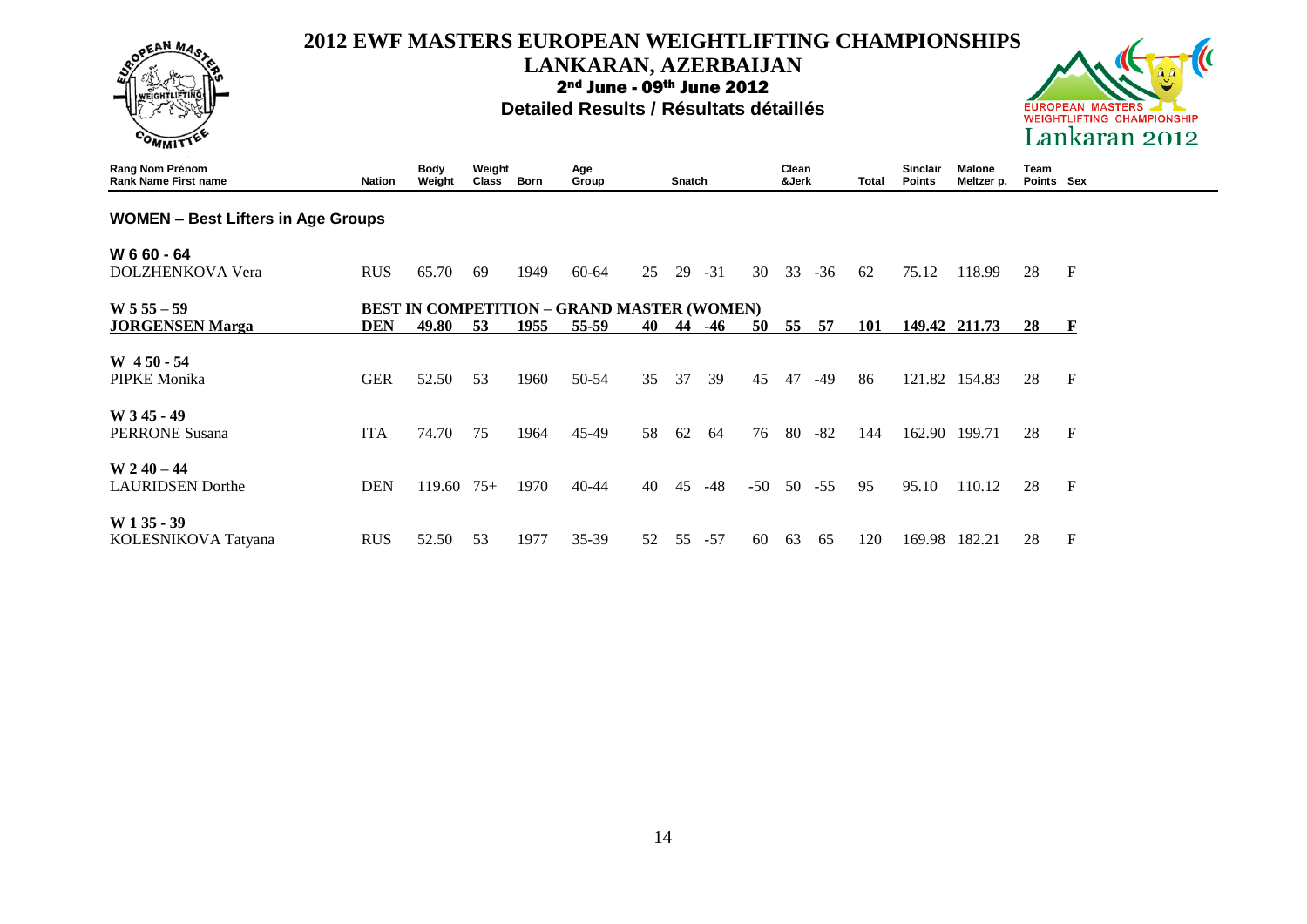

#### **LANKARAN, AZERBAIJAN**

2nd June - 09th June 2012

#### **Detailed Results / Résultats détaillés**



| Rang Nom Prénom<br><b>Rank Name First name</b>               | <b>Nation</b> | Body<br>Weight | Weight<br>Class | Born | Age<br>Group | Snatch                             | Clean<br>&Jerk    | Total | Sinclair<br>Points | Malone<br>Meltzer p. | Team<br>Points Sex |   |
|--------------------------------------------------------------|---------------|----------------|-----------------|------|--------------|------------------------------------|-------------------|-------|--------------------|----------------------|--------------------|---|
|                                                              |               |                |                 |      |              | <b>NATIONAL TEAM RESULTS - MEN</b> |                   |       |                    |                      |                    |   |
| TOTAL 221 P Malone Meltzer points: 2940.32<br><b>GERMANY</b> |               |                |                 |      |              |                                    |                   |       |                    |                      |                    |   |
| NITCHKE Horst                                                | GER           | 61.20          | 62              | 1937 | 75-79        | 46<br>-51<br>-49                   | 58<br>54<br>-61   | 112   | 162.47             | 348.00               | 28                 | M |
| SADOWSKI Wolfgang                                            | <b>GER</b>    | 91.60          | 94              | 1937 | 75-79        | 70<br>74<br>$-70$                  | 93<br>89<br>$-96$ | 167   | 192.14             | 411.56               | 28                 | M |
| DR.FABER Friedrich                                           | GER           | 68.30          | 69              | 1940 | $70-74$      | 59<br>63<br>-61                    | -80<br>74         | 143   | 192.63             | 395.46               | 28                 | M |
| <b>GREINER</b> Jürgen                                        | GER           | 68.80          | 69              | 1951 | $60-64$      | 80.<br>-84<br>-88                  | 104 -107<br>100-  | 192   | 257.44             | 395.42               | 28                 | M |
| <b>WORM Holger</b>                                           | GER           | 81.50          | 85              | 1961 | $50-54$      | $100 - 104 - 104$                  | 120 -125 -125     | 220   | 267.62             | 335.86               | 25                 | M |
| <b>RUDIGER Rene</b>                                          | GER           | 68.90          | 69              | 1967 | 45-49        | -98<br>101<br>90                   | 128 - 131<br>20   | 229   | 306.77             | 366.58               | 28                 | M |
| ULLMANN Stefan                                               | GER           | 79.60          | 85              | 1970 | $40 - 44$    | 108<br>103<br>112                  | 130 -138<br>-138  | 250   | 307.90             | 356.55               | 28                 | M |
| <b>WAGNER Andreas</b>                                        | GER           | 61.90          | 62              | 1962 | 50-54        | 81<br>-83                          | 104 -112<br>100-  | 185   | 266.20             | 330.89               | 28                 | M |

#### **AZERBIJAN TOTAL 221 P 2823.41 Malone Meltzer points**

| 1. JILYAYEV Vladimir | AZE. | 84.60  | 85     | 1948. | 60-64     | 85.             | -90- | -92    |                | 105 110 115       |       | 205 | 244.72 393.52 | -28 | M |
|----------------------|------|--------|--------|-------|-----------|-----------------|------|--------|----------------|-------------------|-------|-----|---------------|-----|---|
| 2. MALIKOV Asif      | AZE. | 68.30  | 69     | 1971  | $40 - 44$ | $102$ 108 -111  |      |        |                | 131 135 -138      |       | 243 | 327.33 375.45 | -25 | M |
| 1. TAGHIYEV Zafar    | AZE. | 73.10  |        | 1973. | 35-39     | $108 - 112$ 112 |      |        |                | 136 145 0         |       | 257 | 332.05 373.55 | 28  | M |
| 1. HUMBATLI Aftandil | AZE. | 67.70  | -69    | 1975  | 35-39     | 90 95           |      | $-100$ |                | 120 125 0         |       | 220 | 298.03 327.83 | 28  | M |
| 1. ZEYNALOV Nizami   | AZE. | 55.10  | 56     | 1973. | 35-39     | -80 80          |      | -83    | $-90 \quad 90$ |                   | $-95$ | 173 | 271.45 305.38 | -28 | M |
| 1. SHAHBAZOV Ahmad   | AZE  | 93.90  | 94     | 1973. | 35-39     | 120 125 130     |      |        |                | 150 160 -170      |       | 290 | 330.12 371.39 | 28  | M |
| 1. HASANOV Natig     | AZE. | 84.90  | 85     | 1977  | 35-39     | $110 - 115$ 115 |      |        | 1350           | $\Omega$          |       | 250 | 297.93 319.38 | -28 | M |
| 1. ALIYEV Emil       | AZE. | 116.40 | $105+$ | 1977  | 35-39     | 140 145 150     |      |        |                | $-165$ 166 $-171$ |       | 316 | 333.87 357.91 | 28  | M |

#### **RUSSIA TOTAL 218 P Malone Meltzer points: 2957.11**

| 1. KURNEV Alihander      | <b>RUS</b> | 76.60           | 77     | 1947  | 65-69     | 76 - 80<br>- 80   | 107 114 116        | 196  | 246.51 403.30 | 28  | M |
|--------------------------|------------|-----------------|--------|-------|-----------|-------------------|--------------------|------|---------------|-----|---|
| 1. SHANIN Nikolay        | <b>RUS</b> | 134.40          | $105+$ | 1956  | 55-59     | $115 - 123 - 123$ | $130 - 1370$       | 245  | 250.62 346.86 | -28 | M |
| 2. MEDVEDEV Igor         | <b>RUS</b> | $112.10$ $105+$ |        | -1964 | 45-49     | 130 0             | 1300<br>$\Omega$   | 260  | 277.69 340.45 | 25  | M |
| 1. SMOLONOGIN Konstantin | <b>RUS</b> | 118.60          | $105+$ | 1964  | 45-49     | 125 -131 131      | $151 - 160 - 160$  | 282  | 296.46 363.46 | -28 | M |
| 1. KURBANOV Sharaputdin  | <b>RUS</b> | 68.10           | -69    | 1972  | $40 - 44$ | 100 104 106       | 135 138 -140       | -244 | 329.29 374.08 | 28  | M |
| 1. SUSHSHAK Vladimir     | <b>RUS</b> | $136.90$ $105+$ |        | 1972  | 40-44     | 145 158 161       | 173 187 0          | 348  | 354.87 403.14 | -28 | M |
| 2. VASILYEV Yuriy        | <b>RUS</b> | 88.80           | 94     | 1937  | 75-79     | $-70$<br>60 65    | $-90$<br>-80<br>85 | 150. | 174.99 374.84 | -25 | M |
| 1. MOUROCHOV Gennadi     | RUS.       | 85.20           | 94     | 1950  | 60-64     | 80 84 -87         | 100 105<br>96      | 189  | 224.85 350.98 | -28 | M |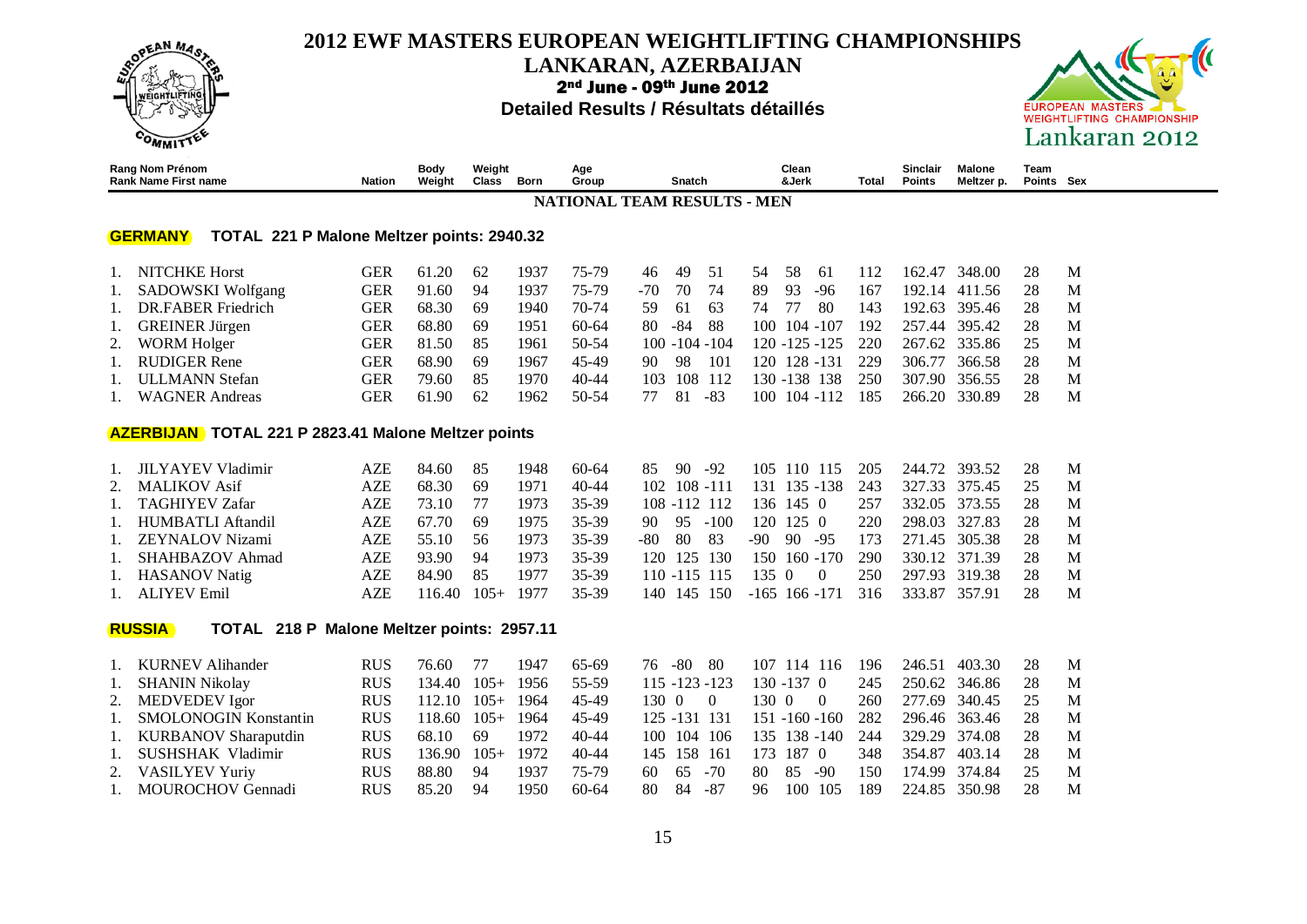

#### **LANKARAN, AZERBAIJAN**

2nd June - 09th June 2012

#### **Detailed Results / Résultats détaillés**



| Rang Nom Prénom<br><b>Rank Name First name</b> | <b>Nation</b>                              | <b>Body</b><br>Weight | Weight<br>Class | Born | Age<br>Group                  |    | Snatch |       |     | Clean<br>&Jerk |       | Total | <b>Sinclair</b><br><b>Points</b> | <b>Malone</b><br>Meltzer p. | Team<br>Points Sex |              |
|------------------------------------------------|--------------------------------------------|-----------------------|-----------------|------|-------------------------------|----|--------|-------|-----|----------------|-------|-------|----------------------------------|-----------------------------|--------------------|--------------|
|                                                |                                            |                       |                 |      | NATIONAL TEAM RESULTS - WOMEN |    |        |       |     |                |       |       |                                  |                             |                    |              |
| <b>DENMARK</b>                                 |                                            |                       |                 |      |                               |    |        |       |     |                |       |       |                                  |                             |                    |              |
| <b>DORRIT Larsen Lene</b>                      | <b>DEN</b>                                 | 62.70                 | 63              | 1955 | 55-59                         | 31 | 33     | 35    | 42  | 45             | 47    | 82    | 102.25                           | 144.89                      | 28                 | F            |
| <b>JORGENSEN</b> Marga                         | <b>DEN</b>                                 | 49.80                 | 53              | 1955 | 55-59                         | 40 | 44     | $-46$ | 50  | 55             | .57   | 101   | 149.42                           | 211.73                      | 28                 | F            |
| <b>LAURIDSEN</b> Dorthe                        | DEN                                        | 119.60                | $75+$           | 1970 | $40 - 44$                     | 40 | 45     | -48   | -50 | 50             | $-55$ | 95    | 95.10                            | 110.12                      | 28                 | $\mathbf{F}$ |
| <b>TOTAL PINTS 84</b>                          | <b>TOTAL Melone Meltzer points: 466,74</b> |                       |                 |      |                               |    |        |       |     |                |       |       |                                  |                             |                    |              |
| <b>RUSSIA</b>                                  |                                            |                       |                 |      |                               |    |        |       |     |                |       |       |                                  |                             |                    |              |
| <b>DOLZHENKOVA Vera</b>                        | <b>RUS</b>                                 | 65.70                 | 69              | 1949 | $60-64$                       | 25 | 29     | $-31$ | 30  | 33             | $-36$ | 62    | 75.12                            | 118.99                      | 28                 | F            |
| <b>SAVCHUK Natalia</b>                         | <b>RUS</b>                                 | 90.30                 | $75+$           | 1960 | 50-54                         | 47 | 41     | 47    | 58  | 62             | -64   | 109   | 114.54                           | 145.58                      | 28                 | F            |
| KOLESNIKOVA Tatyana                            | <b>RUS</b>                                 | 52.50                 | 53              | 1977 | $35-39$                       | 52 | 55     | $-57$ | 60  | 63             | 65    | 120   | 169.98                           | 182.21                      | 28                 | F            |

**TOTAL POINTS 84 TOTAL Melone Meltzer points: 447,55**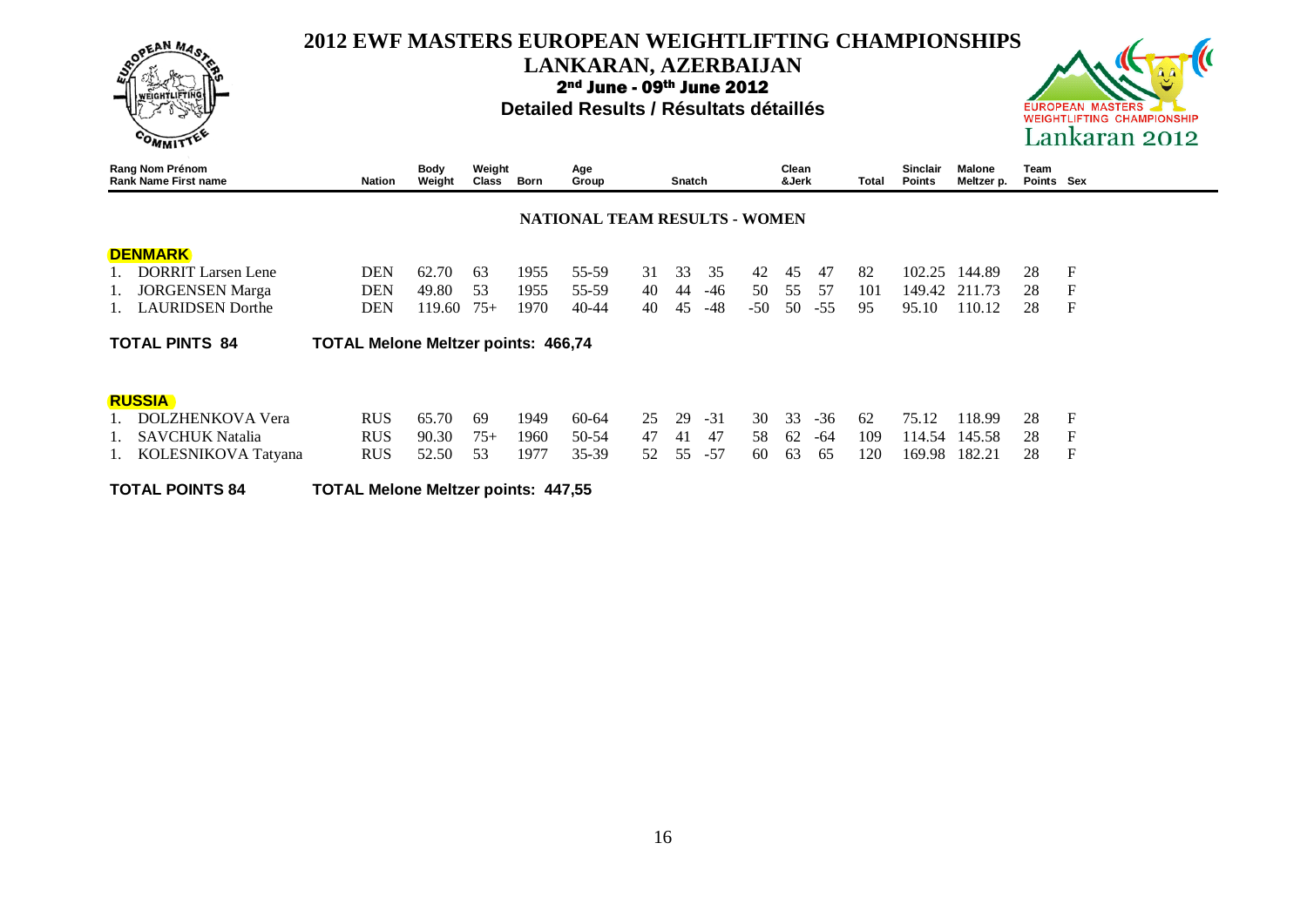## **STATISTICS**

#### MEN

|                 |            |                |           |                                  | <b>CATEGORY</b> |                |                |                |             |                 |
|-----------------|------------|----------------|-----------|----------------------------------|-----------------|----------------|----------------|----------------|-------------|-----------------|
|                 | Nation     | Men 56 Kg      | Men 62 Kg | Men 69 Kg                        | Men 77 Kg       | Men 85 Kg      | Men 94 Kg      | Men 105 Kg     | Men +105 Kg | Total           |
|                 | AUT        |                |           |                                  |                 |                |                |                |             | 5               |
| $\overline{c}$  | <b>AZE</b> | $\mathbf{3}$   |           | $\overline{4}$                   | 3               | 13             | $\overline{4}$ | $\overline{c}$ | 4           | 33              |
| 3               | <b>BEL</b> |                |           |                                  |                 |                |                |                |             |                 |
| 4               | <b>BLR</b> |                |           |                                  |                 | $\overline{2}$ | $\overline{2}$ | -1             |             | 8               |
| $\overline{5}$  | <b>CZE</b> |                |           | $\mathbf{1}$                     |                 |                |                |                |             | $\mathbf 1$     |
| $\overline{6}$  | <b>DEN</b> |                |           |                                  |                 | -1             |                |                |             |                 |
| $\overline{7}$  | <b>EST</b> |                |           |                                  |                 |                | $\mathbf{2}$   |                |             | 3               |
| $\overline{8}$  | FIN        |                |           | $\sqrt{2}$                       |                 |                |                |                |             | $\overline{5}$  |
| 9               | <b>FRA</b> |                |           | 3<br>$\mathbf{2}$                | 1               |                | $\overline{4}$ |                |             | $\overline{11}$ |
| 10              | <b>GBR</b> |                |           |                                  |                 |                |                |                |             | $\sqrt{2}$      |
| $\overline{11}$ | <b>GEO</b> |                |           |                                  |                 |                |                |                |             | $\overline{4}$  |
| 12              | <b>GER</b> |                |           | $\overline{5}$<br>$\overline{4}$ |                 | 5              | 5              | $\overline{c}$ |             | $\overline{23}$ |
| 13              | <b>GRE</b> |                |           |                                  |                 |                |                |                |             |                 |
| $\overline{14}$ | <b>HUN</b> |                |           |                                  |                 |                |                |                |             |                 |
| 15              | IRL        |                |           |                                  |                 |                |                | $\mathbf{1}$   |             | $\mathbf{2}$    |
| $\overline{16}$ | <b>ITA</b> |                |           |                                  |                 |                |                |                |             |                 |
| $\overline{17}$ | <b>NOR</b> |                |           |                                  |                 |                |                |                |             | -1              |
| $\overline{18}$ | <b>POL</b> |                |           | $\sqrt{2}$                       | $\overline{4}$  |                | 1              | -1             |             | 8               |
| 19              | <b>RUS</b> |                |           | $\boldsymbol{9}$<br>6            | $\overline{7}$  | 8              | 6              | 8              | 11          | 56              |
| $\overline{20}$ | SWE        |                |           |                                  |                 |                |                |                |             | 3               |
| 21              | <b>TUR</b> |                |           |                                  |                 |                |                |                |             | $\overline{2}$  |
| $\overline{22}$ | <b>UKR</b> | $\overline{2}$ |           | $\overline{2}$                   | 1               |                | $\overline{2}$ | $\overline{2}$ |             | $\overline{10}$ |
|                 | Total      | $\overline{7}$ | 16        | 29                               | 22              | 34             | 30             | 22             | 22          | 182             |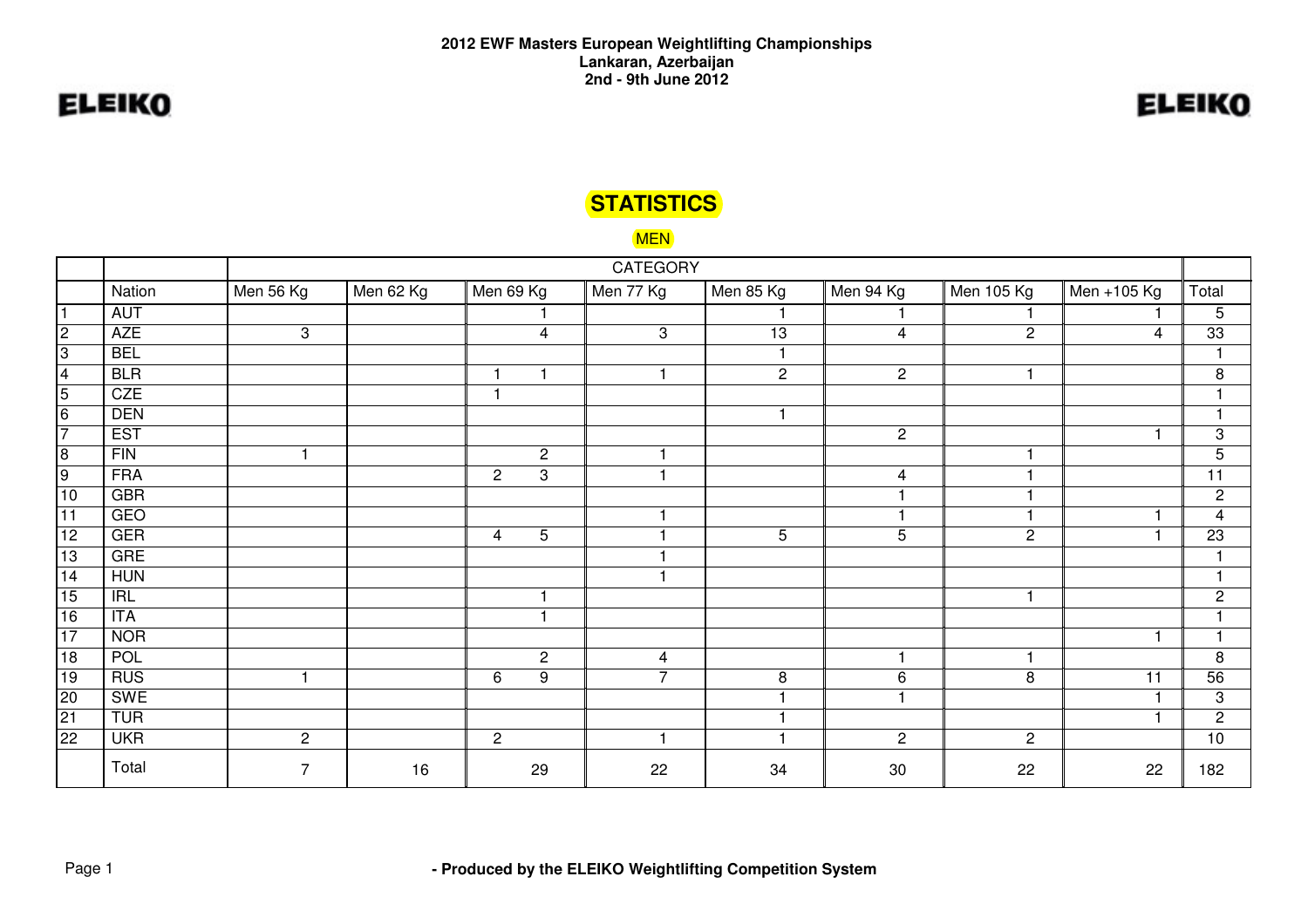## **STATISTICS**

#### WOMEN

|                |            |             |             |             | <b>CATEGORY</b> |             |             |              |       |
|----------------|------------|-------------|-------------|-------------|-----------------|-------------|-------------|--------------|-------|
|                | Nation     | Women 48 Kg | Women 53 Kg | Women 58 Kg | ∥ Women 63 Kg   | Women 69 Kg | Women 75 Kg | Women +75 Kg | Total |
|                | AZE        |             |             |             |                 |             |             |              | 4     |
| $\overline{2}$ | <b>BEL</b> |             |             |             |                 |             |             |              |       |
| 3              | <b>CYP</b> |             |             |             |                 |             |             |              |       |
| 4              | <b>DEN</b> |             |             |             |                 |             |             |              | 3     |
| 5              | <b>FIN</b> |             |             |             |                 |             |             |              |       |
| 6              | <b>GBR</b> |             |             |             |                 |             |             |              | 3     |
| ⇁              | <b>GER</b> |             |             |             |                 |             |             |              | 2     |
| 8              | <b>ITA</b> |             |             |             |                 |             |             |              |       |
| 9              | <b>NED</b> |             |             |             |                 |             |             |              |       |
| 10             | <b>RUS</b> |             |             |             |                 |             |             |              | 3     |
| 11             | SCO        |             |             |             |                 |             |             |              |       |
| 12             | <b>UKR</b> |             |             |             |                 |             |             |              |       |
|                | Total      |             | 4           |             | 4               | 4           | 3           |              | 22    |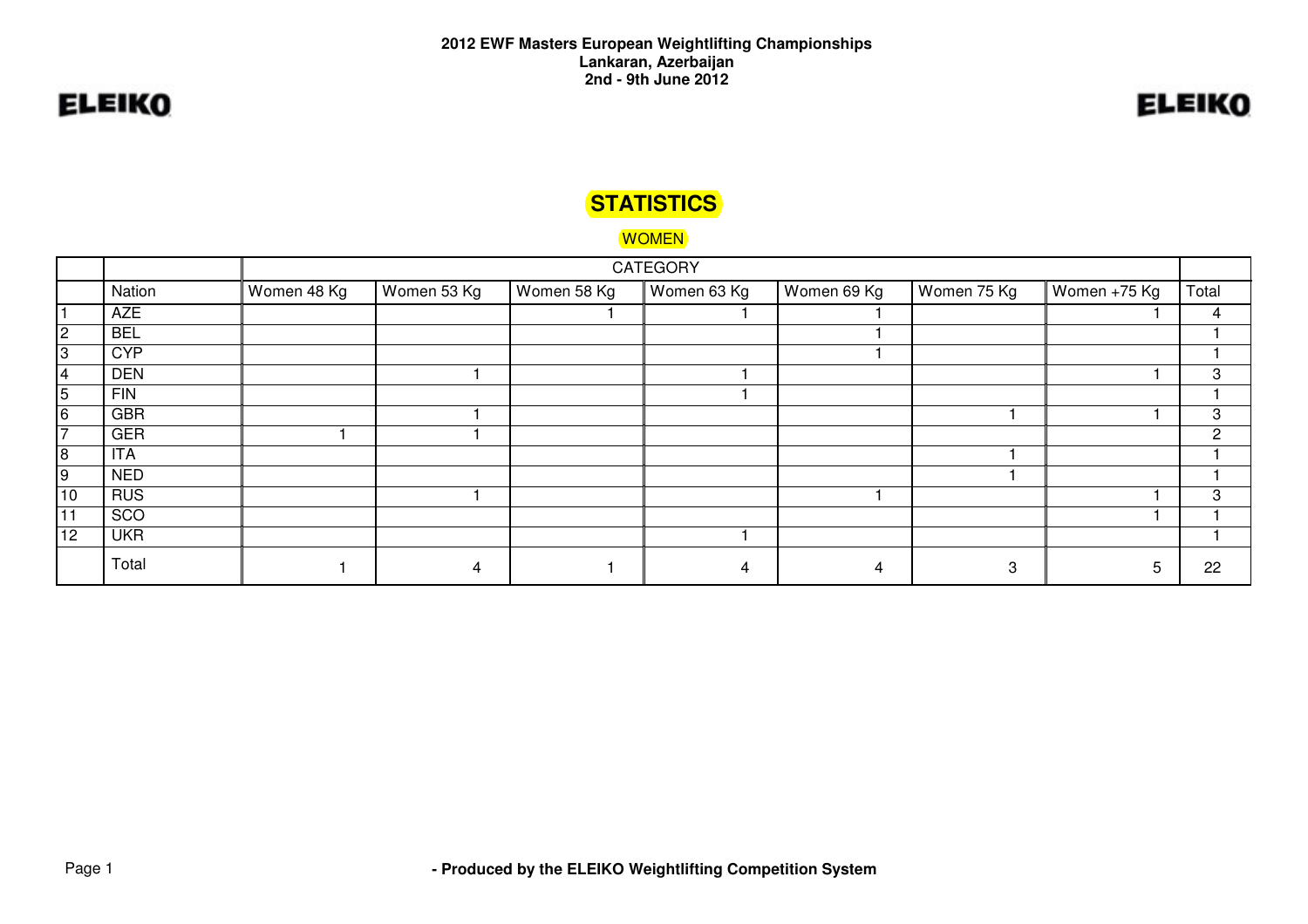# **ELEIKO**

## **Registration Statistic**

MEN

|                         |            | <b>CATEGORY</b> |           |                                  |                      |                |                |                       |             |                         |  |
|-------------------------|------------|-----------------|-----------|----------------------------------|----------------------|----------------|----------------|-----------------------|-------------|-------------------------|--|
|                         | Nation     | Men 56 Kg       | Men 62 Kg | Men 69 Kg                        | Men 77 Kg            | Men 85 Kg      | Men 94 Kg      | Men 105 Kg            | Men +105 Kg | Total                   |  |
|                         | AUT        |                 |           |                                  |                      |                |                |                       |             | 5                       |  |
| $\overline{c}$          | <b>AZE</b> | 3               |           | $\overline{c}$<br>$\overline{4}$ | 8                    | 8              | 6              | 3                     | 4           | $\overline{38}$         |  |
| $\overline{3}$          | <b>BEL</b> |                 |           |                                  |                      |                |                |                       |             |                         |  |
| $\overline{\mathbf{4}}$ | <b>BLR</b> |                 |           | $\overline{1}$<br>$\overline{1}$ | $\overline{1}$       | $\overline{2}$ | $\overline{2}$ | $\overline{2}$        |             | 9                       |  |
| $\overline{5}$          | <b>CZE</b> |                 |           |                                  |                      |                |                |                       |             |                         |  |
| $\overline{6}$          | <b>DEN</b> |                 |           |                                  |                      |                |                |                       |             |                         |  |
| $\overline{7}$          | <b>EST</b> |                 |           |                                  |                      |                | $\overline{4}$ | $\overline{1}$        |             | $\overline{7}$          |  |
| $\overline{8}$          | FIN        | $\mathbf{2}$    |           | $\overline{c}$<br>$\mathbf{1}$   | $\overline{c}$       |                | ٠              |                       |             | 8                       |  |
| $\overline{9}$          | <b>FRA</b> |                 |           | $\overline{c}$<br>3              | $\overline{1}$       |                | $\overline{5}$ | $\mathbf{2}$          |             | 13                      |  |
| $10$                    | <b>GBR</b> |                 |           | н<br>$\overline{1}$              |                      |                | ٠              | 1                     |             | $\overline{\mathbf{4}}$ |  |
| $\overline{11}$         | <b>GEO</b> |                 |           |                                  | 1                    |                | $\overline{c}$ |                       |             | $\overline{4}$          |  |
| 12                      | <b>GER</b> |                 |           | 5<br>5                           | $\overline{4}$       | $\overline{2}$ | 8              | $\mathbf{2}$          |             | $\overline{27}$         |  |
| 13                      | <b>GRE</b> |                 |           |                                  |                      |                |                |                       |             |                         |  |
| $\overline{14}$         | <b>HUN</b> |                 |           |                                  |                      |                |                |                       |             | $\overline{1}$          |  |
| 15                      | IRL        |                 |           |                                  |                      |                |                | $\mathbf{1}$          |             | $\sqrt{2}$              |  |
| 16                      | <b>ITA</b> |                 |           | $\overline{1}$                   | $\blacktriangleleft$ |                |                |                       |             | $\mathbf{2}$            |  |
| $\overline{17}$         | <b>NOR</b> |                 |           |                                  |                      |                |                | $\mathbf{2}^{\prime}$ |             | $\sqrt{2}$              |  |
| 18                      | POL        |                 |           | 3                                | 3                    |                | 1              | ٠                     |             | $\, 8$                  |  |
| 19                      | <b>RUS</b> | 3               |           | $\overline{13}$<br>9             | $\overline{12}$      | 11             | 5              | 12                    | 8           | 73                      |  |
| 20                      | <b>SWE</b> |                 |           | $\overline{c}$                   | 1                    |                | 1              |                       |             | 5                       |  |
| 21                      | <b>TUR</b> |                 |           |                                  | -1                   |                |                |                       |             | $\mathbf{2}$            |  |
| 22                      | <b>UKR</b> | $\overline{2}$  |           | $\overline{2}$                   | $\mathbf{1}$         | $\overline{2}$ | $\mathbf{1}$   | $\mathbf{2}^{\prime}$ |             | $\overline{10}$         |  |
|                         | Total      | 10              | 24        | 37                               | 39                   | 28             | 38             | 30                    | 18          | 224                     |  |